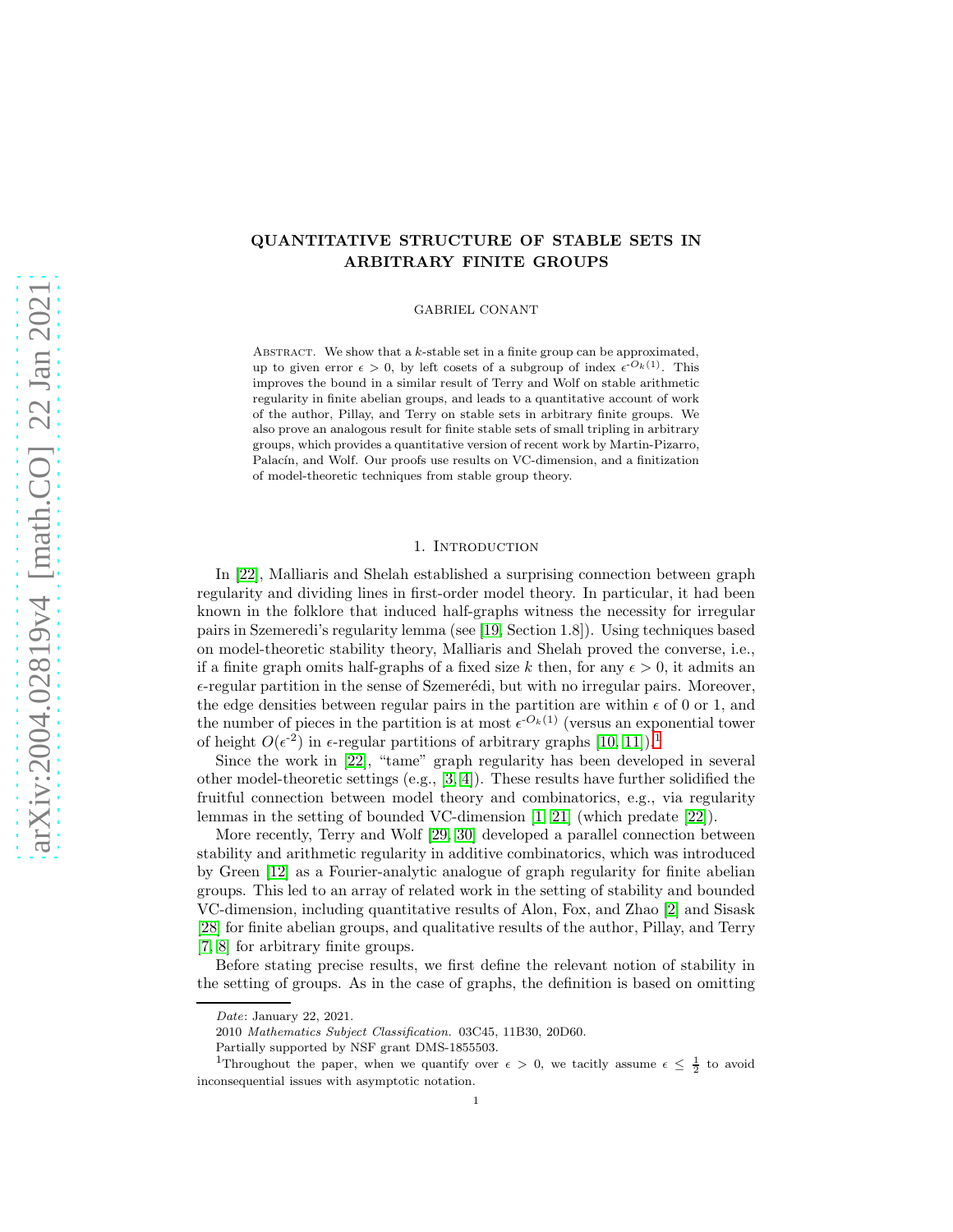half-graphs (or linear orders). Given a group G, we say that  $A \subseteq G$  is k-stable if there do not exist  $a_1, \ldots, a_k, b_1, \ldots, b_k \in G$  such that  $a_i b_j \in A$  if and only if  $i \leq j$ .

<span id="page-1-0"></span>**Theorem 1.1** (Terry & Wolf [\[30\]](#page-13-3)). *Suppose* G *is a finite abelian group and*  $A \subseteq G$ *is* k-stable. Then for any  $\epsilon > 0$ , there is a subgroup  $H \leq G$  of index  $\exp(\epsilon^{-O_k(1)})$ *such that, for any*  $x \in G$ *, either*  $|(x+H) \cap A| \leq \epsilon |H|$  *or*  $|(x+H) \setminus A| \leq \epsilon |H|$ *. So if* D *is the union of all cosets*  $x+H$  *such that*  $|(x+H)\cap A| \geq \epsilon |H|$ *, then*  $|A \triangle D| < \epsilon |G|$ *.* 

Terry and Wolf first proved this result for  $G = (\mathbb{Z}/p\mathbb{Z})^n$ , where p is a fixed prime (see [\[29\]](#page-13-2)). For comparison, Green's arithmetic regularity lemma in  $(\mathbb{Z}/2\mathbb{Z})^n$ from [\[12\]](#page-12-6) says that for any  $A \subseteq (\mathbb{Z}/2\mathbb{Z})^n$  and  $\epsilon > 0$ , there is a subgroup H of index  $m \leq \exp^{\epsilon O(1)}(1)$  such that A is "uniformly distributed" in all but at most  $\epsilon m$  cosets of H. Thus Theorem [1.1](#page-1-0) shows that stable subsets of finite abelian groups enjoy a version of arithmetic regularity with strengthened features analogous to those in stable graph regularity.

Shortly after [\[29\]](#page-13-2), the author, Pillay, and Terry used model-theoretic techniques, in conjunction with an ultraproduct construction, to give a qualitative generalization of Theorem [1.1](#page-1-0) to arbitrary finite groups, but with ineffective bounds.

<span id="page-1-1"></span>**Theorem 1.2** (C., Pillay, Terry [\[7\]](#page-12-8)). *Suppose* G *is a finite group and*  $A \subseteq G$  *is*  $k$ *stable. Then for any*  $\epsilon > 0$ *, there is a normal subgroup*  $H \leq G$  *of index*  $O_{k,\epsilon}(1)$ *, and a set*  $D \subseteq G$  *which is a union of cosets of* H, such that  $|A \triangle D| < \epsilon |H|$ *. Moreover,* H *is a Boolean combination of bi-translates of* A *of bounded complexity.*

Note that Theorem [1.2](#page-1-1) is qualitatively stronger than Theorem [1.1,](#page-1-0) since if  $D$  is a union of cosets of H then, for all  $q \in G$ , either  $qH \cap A \subseteq A \triangle D$  or  $qH \setminus A \subseteq A \triangle D$ . In fact, the proof of Theorem [1.2](#page-1-1) goes through a corresponding strengthening of the coset regularity behavior described in Theorem [1.1](#page-1-0) (see Remark [3.9\(](#page-7-0)2) for details). Together, Theorems [1.1](#page-1-0) and [1.2](#page-1-1) raise the following natural questions, which appear (or are implied) in [\[2,](#page-12-7) [7,](#page-12-8) [8,](#page-12-9) [28,](#page-13-4) [29,](#page-13-2) [30\]](#page-13-3).

- (1) Can the exponential bound  $\exp(\epsilon^{-O_k(1)})$  in Theorem [1.1](#page-1-0) be improved to a polynomial bound  $\epsilon^{-O_k(1)}$  (to align with the case of graphs)?
- (2) Is there a comparably quantitative version of Theorem [1.1](#page-1-0) with the stronger structural approximation  $|A \triangle D| < \epsilon |H|$ ?
- (3) What is an effective bound for  $O_{k,\epsilon}(1)$  in Theorem [1.2?](#page-1-1)

The main goal of this article is a quantitative account of Theorem [1.2,](#page-1-1) which answers these three questions. Toward this end, the following is our main result.

<span id="page-1-2"></span>**Theorem 1.3** (main result). *Suppose* G *is a finite group and*  $A \subseteq G$  *is k-stable. Then for any*  $\epsilon > 0$ *, there is a subgroup*  $H \leq G$  *of index*  $\epsilon^{-O_k(1)}$ *, and a set*  $D \subseteq G$ *which is a union of left cosets of*  $H$ *, such that*  $|A \triangle D| < \epsilon |H|$ *.* 

Before addressing the differences between Theorems [1.3](#page-1-2) and [1.2,](#page-1-1) we first compare Theorem [1.3](#page-1-2) to Theorem [1.1,](#page-1-0) and discuss the strategy of the proof. Note that Theorem [1.3](#page-1-2) generalizes and strengthens Theorem [1.1,](#page-1-0) and provides positive answers to questions (1) and (2) above. The bound in Theorem [1.3](#page-1-2) can also be written more explicitly as  $O_k(\epsilon^{N_k})$  where  $N_k = k^{\exp^2(2k)}$  (see Remark [3.9\(](#page-7-0)1)).

The proof methods used by Terry and Wolf in [\[29,](#page-13-2) [30\]](#page-13-3) combine discrete Fourier analysis in finite abelian groups together with an iterative construction based on the correspondence between coding orders and binary trees in graphs (see [\[29,](#page-13-2) Theorem 2]). This correspondence was first proved by Shelah [\[27\]](#page-13-5) via a set-theoretic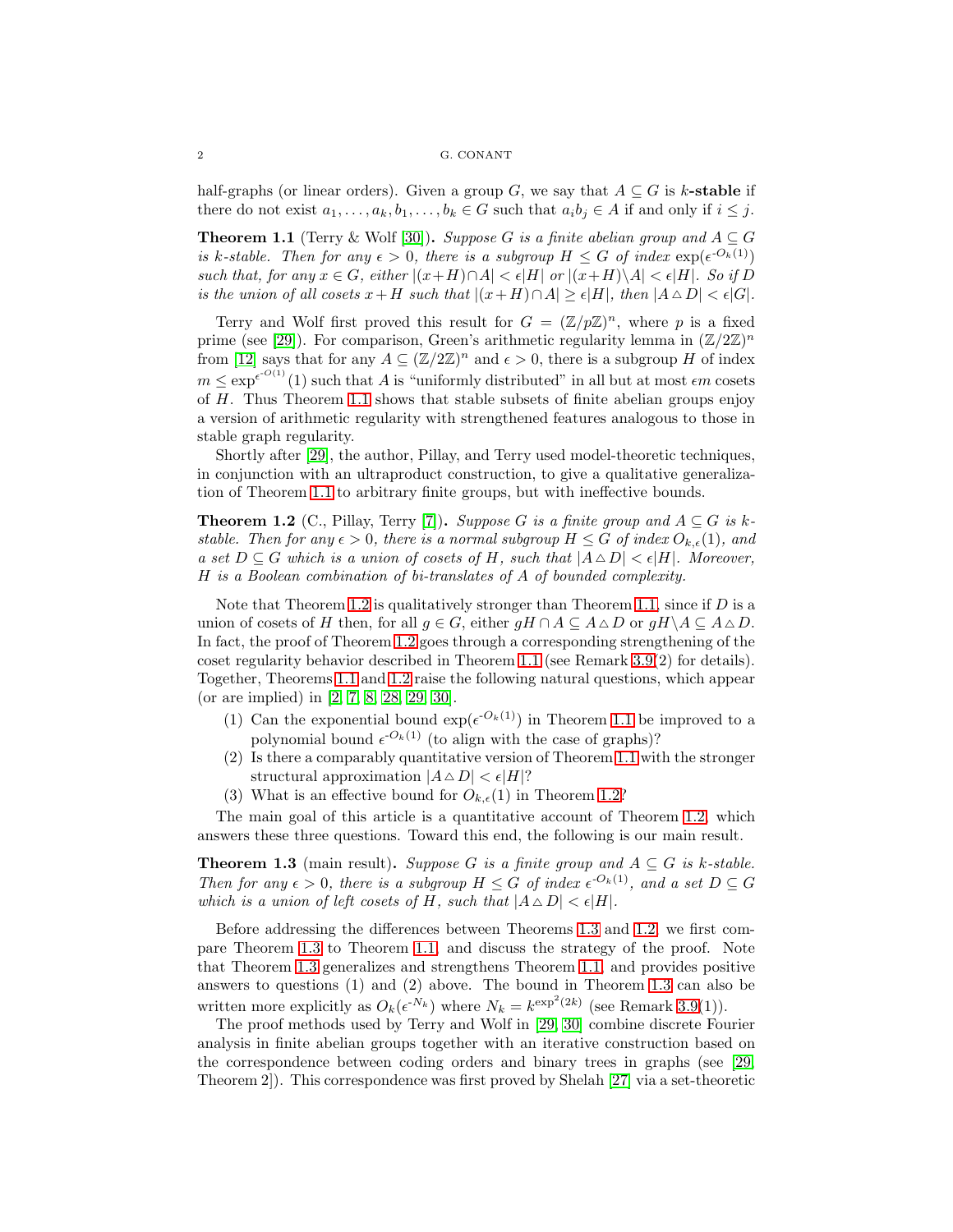argument based on a combinatorial theorem of Erdős and Makkai [\[9\]](#page-12-10), and was later made quantitatively explicit by Hodges [\[14\]](#page-12-11). It is also a key ingredient in Malliaris and Shelah's work on stable graph regularity. In [\[30\]](#page-13-3), Terry and Wolf also employ tools involving regular Bohr sets and an almost-periodicity result of Sisask [\[28\]](#page-13-4) for sets of bounded VC-dimension in finite abelian groups.

Altogether, the connection between model theory and the work in [\[29,](#page-13-2) [30\]](#page-13-3) is largely grounded in pure stability theory and the notion of Shelah 2-rank (i.e., Definition II.1.1 in [\[27\]](#page-13-5) with  $\lambda = 2$ ). By contrast, our proof of Theorem [1.3](#page-1-2) is more connected to stable group theory and techniques involving measure-stabilizers and generic types. From a combinatorial perspective, these tools are similar to those used by Alon, Fox, and Zhao [\[2\]](#page-12-7) in their arithmetic regularity lemma for sets of bounded VC-dimension in finite abelian groups of bounded exponent.

To elaborate, suppose G is a finite group and  $A \subseteq G$  is k-stable. Given  $\epsilon > 0$ , define the stabilizer  $\text{Stab}_{\epsilon}(A) = \{x \in G : |Ax \triangle A| \leq \epsilon |G|\}.$  Using VC-theory, one can show that these stabilizers are large in the sense that G can be covered by  $O_{k,\epsilon}(1)$  right translates of  $\text{Stab}_{\epsilon}(A)$  (see Corollary [2.7\(](#page-4-0)b)). In Corollary [3.6,](#page-6-0) we show that for any function  $\sigma: (0,1) \to (0,1)$  and any  $\epsilon > 0$ , there is some  $\eta \geq \Omega_{\sigma,k,\epsilon}(1)$  such that  $\text{Stab}_{\eta}(A) \subseteq \text{Stab}_{\sigma(\eta)}(A)$ . By choosing  $\sigma$  appropriately, we conclude that  $H := \text{Stab}_{\eta}(A)$  is a subgroup of G and, moreover, we prove that any left coset of  $H$  is either almost contained in  $A$  or almost disjoint from  $A$  up to small error in terms of  $\epsilon$  and the index of H. This yields the statement of Theorem [1.3](#page-1-2) modulo calculating polynomial bounds, which originate from VC-theory (in particular, *Haussler's Packing Lemma*; see Theorem [2.4](#page-4-1) and Remark [2.5\)](#page-4-2).

The stabilizers defined above arise in additive combinatorics in the setting of "popular difference sets" (see, e.g., [\[20,](#page-12-12) Section 4]), and are also directly aligned with ingredients from stable group theory and its generalization in [\[16\]](#page-12-13) to "fsg" groups definable in NIP theories. In our work, the use stability is concentrated entirely in Corollary [3.6](#page-6-0) (described above). Roughly speaking, this corollary reflects the result from [\[7\]](#page-12-8) that in a pseudofinite group, if  $\mathcal B$  is the Boolean algebra generated by the right translates of a fixed stable internal set, then the pseudofinite counting measure takes only finitely many values on  $\beta$  (see Corollary [5.3\)](#page-12-14). However, in [\[7\]](#page-12-8) this result follows as a *consequence* of the model-theoretic tools developed for the proof of Theorem [1.2,](#page-1-1) and relies on local stable group theory as formulated by Hrushovski and Pillay in [\[17\]](#page-12-15). Thus the focus of this paper is to obtain a more direct proof, which can be carried out quantitatively in the finite setting.

In order to fully recover Theorem [1.2,](#page-1-1) and answer the third question above, we need to deal with normality of  $H$  and "definability" in terms of translates of  $A$ . This is done in Sections [4.1](#page-7-1) and [4.2,](#page-9-0) where we prove the following additional results.

# <span id="page-2-0"></span>**Theorem 1.4.** *Suppose* G *is a finite group and*  $A \subseteq G$  *is k-stable. Fix*  $\epsilon > 0$ *.*

- (a) *There is a subgroup*  $H \leq G$ *, which satisfies the conclusion of Theorem [1.3](#page-1-2) and is of the form*  $\text{Stab}_{\eta}(A)$  *where*  $\epsilon^{O_k(1)} \leq \eta \leq \epsilon$ *. Moreover, there are*  $n \leq \epsilon^{O_k(1)}$ *,*  $\ell \leq {n \choose \epsilon n}$ , and  $g_1, \ldots, g_n \in G$  such that  $H = \bigcup_{t=1}^{\ell} \bigcap_{i=1}^{n} X_{t,i}$  where each  $X_{t,i}$  is *either*  $g_i A$  *or*  $G \gtrsim g_i A$ *.*
- (b) *There is a normal subgroup*  $H \leq G$  *satisfying the conclusion of Theorem* [1.3,](#page-1-2) except with index  $\exp^{O_k(1)}(\epsilon^{-1})$ . Moreover,  $H = \bigcap_{g \in G} g H_0 g^{-1}$  for some  $subgroup H_0 \leq G$  *satisfying the same description as in part* (a), but with  $\eta^{-1}, n \leq \exp^{O_k(1)}(\epsilon^{-1}).$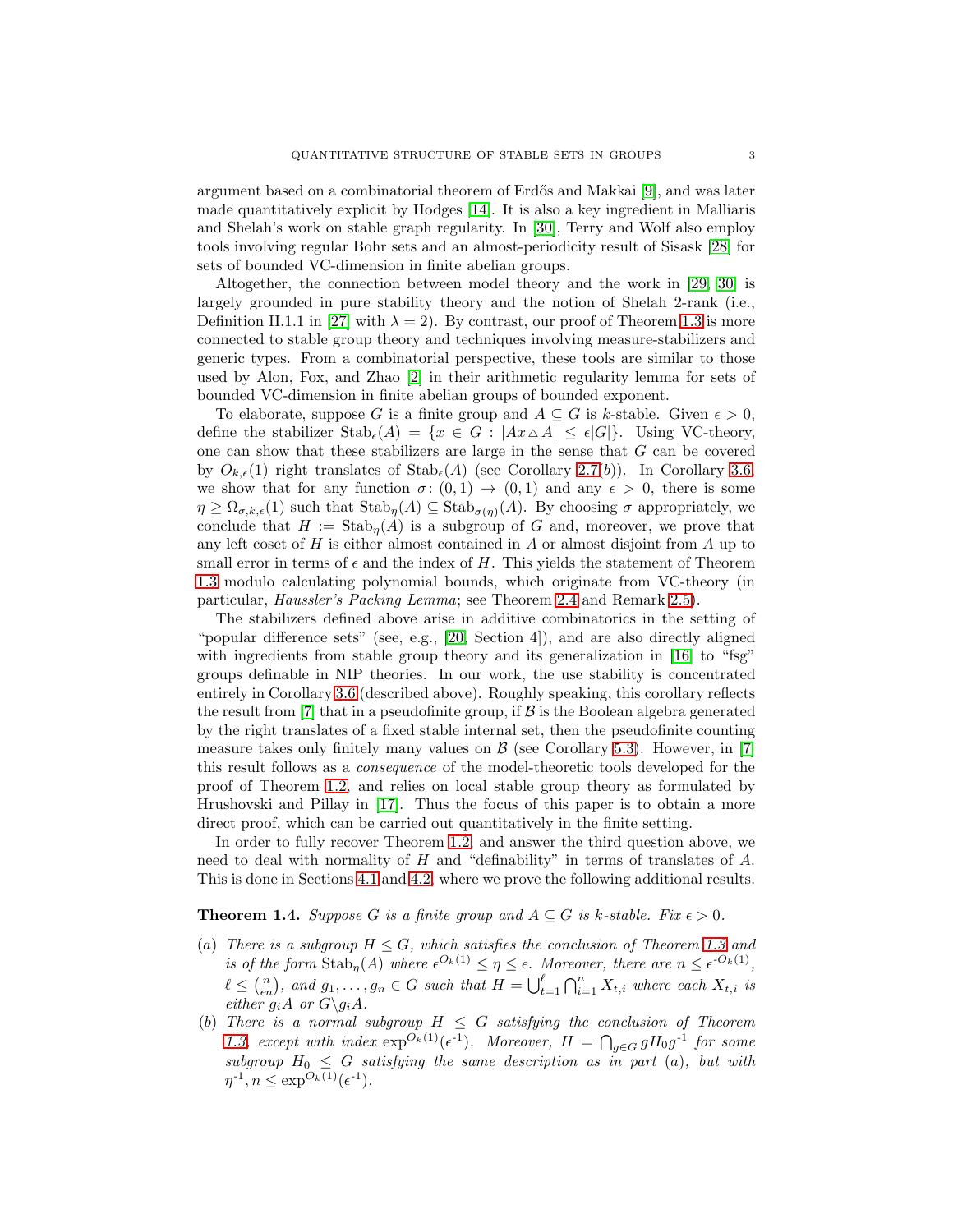In part  $(a)$ , the expression of H as a Boolean combination of right translates of A is made possible by Lemma [3.4](#page-5-0) and the existence of  $\epsilon$ -approximations for sets systems of bounded VC-dimension (see Theorem [4.4\)](#page-9-1). Note also that in part  $(b)$ , the number of conjugates of  $H_0$  needed to obtain H is bounded by the index of  $H_0$ . The iterated exponential bound arising in part  $(b)$  is discussed after Theorem [4.1.](#page-8-0)

Recently in [\[23\]](#page-13-6), Martin-Pizarro, Palacín, and Wolf used model theoretic tools from local stability theory (including results from [\[7\]](#page-12-8) used for the proof of Theorem [1.2\)](#page-1-1), to obtain the following qualitative result for finite stable sets of small tripling in arbitrary groups.

<span id="page-3-0"></span>Theorem 1.5 (Martin-Pizarro, Palac´ın, Wolf [\[23\]](#page-13-6)). *Suppose* G *is a group and*  $A \subseteq G$  *is a finite nonempty k-stable set with*  $|AAA| \leq c|A|$ *. Then for any*  $\epsilon > 0$ *, there is a subgroup*  $H \leq G$  *satisfying the following properties.* 

- (i)  $H \subseteq AA^{-1}$  and  $A \subseteq CH$  for some  $C \subseteq A$  of size  $O_{k,c,\epsilon}(1)$ .
- (ii) *There is a set*  $D \subseteq C$  *such that*  $|A \triangle D H| < \epsilon |A|$ *.*

The previous result is reminiscent of the *Bogolyubov-Ruzsa Lemma* for abelian groups of bounded exponent (see [\[25,](#page-13-7) Theorem 11.1]), which says that if  $G$  is an abelian group of exponent r, and  $A \subseteq G$  is a finite set with  $|A + A| \le c|A|$ , then there is a subgroup  $H \leq G$  contained in  $2A - 2A$  such that  $A \subseteq C + H$  for some  $C \subseteq A$  of size  $\exp(O_r((\log 2c)^4))$ . Part (i) of Theorem [1.5](#page-3-0) (with constant  $\epsilon$ ) can be seen as a qualitative analogue of this result for for stable sets in arbitrary groups. In Section [4.3,](#page-10-0) we prove a version of Theorem [1.5](#page-3-0) with polynomial bounds.

<span id="page-3-1"></span>**Theorem 1.6.** *Suppose* G *is a group and*  $A \subseteq G$  *is a finite nonempty* k-stable set *with*  $|AA^{-1}A| \leq c|A|$ *. Then for any*  $\epsilon > 0$ *, there is a subgroup*  $H \leq G$  *satisfying the following properties.*

(i)  $H \subseteq A^{-1}A$  and  $A \subseteq CH$  for some  $C \subseteq A$  of size  $O_k((c\epsilon^{-1})^{O_k(1)})$ .

(*ii*) *There is a set*  $D \subseteq C$  *such that*  $|A \triangle D H| < \epsilon |H|$ *.* 

The assumption on A in the previous result is qualitatively weaker than in The-orem [1.5](#page-3-0) since  $|AAA| \leq c|A|$  implies  $|AA^{-1}A| \leq c^4|A|$  (by [\[24,](#page-13-8) Theorem 5.1]) but there is no uniform converse implication (see  $[5,$  Remark 2.2]). Also, condition  $(ii)$ strengthens the corresponding part of Theorem [1.5](#page-3-0) (after scaling  $\epsilon$ ) since  $|H| \leq c|A|$ .

# 2. Preliminaries

We use log and exp for base 2 logarithm and exponentiation. Given a function  $f: X \to X$ , and an integer  $n \geq 1$ ,  $f^n$  denotes the *n*-fold composition of f.

2.1. Stable relations. Given sets X and Y, a (binary) relation on  $X \times Y$  is a subset  $\varphi \subseteq X \times Y$ . Following model-theoretic notation, we say " $\varphi(a, b)$  holds" for a given  $a \in X$  and  $b \in Y$  (and often just write  $\varphi(a, b)$ ) if  $(a, b) \in \varphi$ . Given some fixed  $b \in Y$ , we let  $\varphi(X, b)$  denote the set  $\{a \in X : \varphi(a, b)\}\$ . We will frequently identify the set  $\varphi(X, b)$  with the unary relation  $\varphi(x, b)$  on X.

**Definition 2.1.** A relation  $\varphi(x, y)$  on  $X \times Y$  is k-stable if there do not exist  $a_1, \ldots, a_k \in X$  and  $b_1, \ldots, b_k \in Y$  such that  $\varphi(a_i, b_j)$  holds if and only if  $i \leq j$ . We say that  $\varphi(x, y)$  is **stable** if it is k-stable for some  $k \geq 1$ .

Recall that a subset  $A$  of a group  $G$  is  $k$ -stable if and only if the binary relation " $xy \in A$ " is k-stable. It is a standard fact in model theory that stable relations are closed under Boolean combinations. In the setting of groups, we illustrate this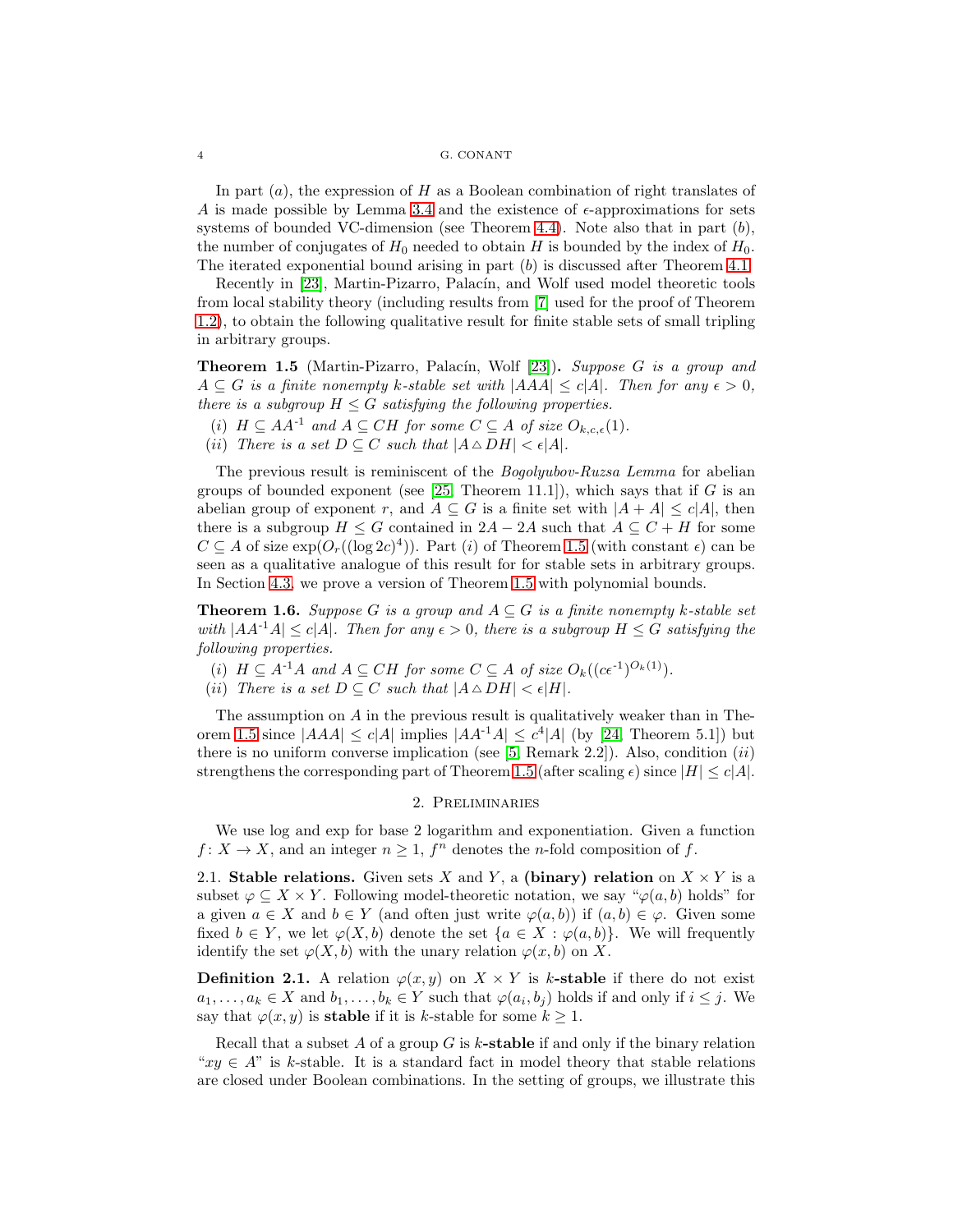with the following fact, which partly quotes Lemmas 1 and 2 of [\[29\]](#page-13-2). Given integers  $k, \ell \geq 2$ , let  $R(k, \ell)$  denote the usual two-color Ramsey number for graphs.

<span id="page-4-3"></span>Fact 2.2. *Let* G *be a group, and let* B *be the collection of stable subsets of* G*. Then* B *is a bi-invariant Boolean algebra. In particular:*

- (i) If  $A \subseteq G$  is k-stable then Ag and gA are k-stable for any  $g \in G$ .
- (*ii*) *If*  $A \subseteq G$  *is*  $k$ -stable then  $G \setminus A$  *is*  $(k+1)$ -stable.
- (*iii*) *If*  $A \subseteq G$  *is*  $k$ -stable and  $B \subseteq G$  *is*  $\ell$ -stable, with  $k, \ell \geq 2$ , then  $A \cap B$  *is*  $R(k, \ell)$ -stable and  $A \cup B$  is  $(R(k, \ell) + 1)$ -stable.

*Moreover, a subset of* G *is* 1*-stable if and only if it is empty, and a nonempty subset of* G *is* 2*-stable if and only if it is a coset of a subgroup of* G*.*

*Proof.* Parts (i) and (ii) are easy, and (iii) follows from a routine Ramsey argument. We leave the rest as an exercise (see also [\[29,](#page-13-2) Example 1] and [\[26,](#page-13-9) Lemma 1.1]).  $\square$ 

# 2.2. VC-dimension.

**Definition 2.3.** Let X be a set. A set system on X is a collection  $S \subseteq \mathcal{P}(X)$  of subsets of X. Given  $A \subseteq X$ , we say that S shatters A if  $\mathcal{P}(A) = \{A \cap S : S \in \mathcal{S}\}.$ The VC-dimension of S is  $VC(S) = \sup\{n \in \mathbb{N} : S \text{ shatters some } A \in {X \choose n}\}.$ 

We will use the following tools from VC-theory.

<span id="page-4-1"></span>Theorem 2.4. [\[13,](#page-12-17) [18,](#page-12-18) [31\]](#page-13-10) *Suppose* X *is a finite set, and* S *is a set system on* X *with*  $VC(S) \leq d$ *. Fix*  $\epsilon > 0$ *.* 

- (a) ( $\epsilon$ -net Theorem) *There is*  $F \subseteq X$ *, with*  $|F| \leq 8d\epsilon^{-2}$ *, such that if*  $S \in \mathcal{S}$  *and*  $|S| > \epsilon |X|$ *, then*  $F \cap S \neq \emptyset$ *.*
- (b) (Haussler's Packing Lemma) *Suppose*  $\mathcal{F} \subseteq \mathcal{S}$  *is such that*  $|U \triangle V| > \epsilon |X|$  *for all distinct*  $U, V \in \mathcal{F}$ . Then  $|\mathcal{F}| \leq (30e^{-1})^d$ .

<span id="page-4-2"></span>**Remark 2.5.** The bound in part  $(a)$  is not optimal, but will suffice for our purposes. The original work of Vapnik and Chervonenkis [\[31\]](#page-13-10) yields  $|F| \leq O(d\epsilon^2 \log(d\epsilon^{-1}))$ in part (a) (see Theorem [4.4\)](#page-9-1). Komlos, Pach, and Woeginger [\[18\]](#page-12-18) improve this to  $8d\epsilon^{-1}\log\epsilon^{-1}$ . Part (b) of Theorem [2.4](#page-4-1) is due to Haussler [\[13\]](#page-12-17). This statement can also be deduced fairly quickly from part  $(a)$  and the Sauer-Shelah Lemma, but with the worse bound  $(80d)^d \epsilon^{-20d}$  (see [\[21,](#page-13-1) Lemma 4.6]).

Next, we apply Theorem [2.4](#page-4-1) to various set systems defined in groups.

**Definition 2.6.** Let G be a group and fix a set  $A \subseteq G$ .

- (1) Define  $\text{VC}_\ell(A) = \text{VC}(\{xA : x \in G\})$  and  $\text{VC}_r(A) = \text{VC}(\{Ax : x \in G\}).$
- (2) Given a set  $X \subseteq G$  and a real number  $t > 0$ , we say A is (right) t-generic in X if  $X \subseteq AF$  for some  $F \subseteq G$  with  $|F| \leq t$ .
- (3) Assume A is finite. Given  $\epsilon > 0$  and finite set  $X \subseteq G$ , define

$$
Stab^X_{\epsilon}(A) = \{ x \in G : |Ax \triangle A| \leq \epsilon |X| \}.
$$

If G is finite then we set  $\operatorname{Stab}_{\epsilon}(A) = \operatorname{Stab}_{\epsilon}^{G}(A)$ .

<span id="page-4-0"></span>Corollary 2.7. Let G be a group, and fix finite sets  $A, X \subseteq G$ .

- (a) If  $\text{VC}_\ell(A) \leq d$  and  $|A| > \epsilon |X^{-1}A|$ , then A is  $8d\epsilon^{-2}$ -generic in X.
- (b) If  $\text{VC}_r(A) \leq d$  and  $|AX| \leq c|X|$ , then  $\text{Stab}_{\epsilon}^X(A)$  is  $(30c\epsilon^{-1})^d$ -generic in X.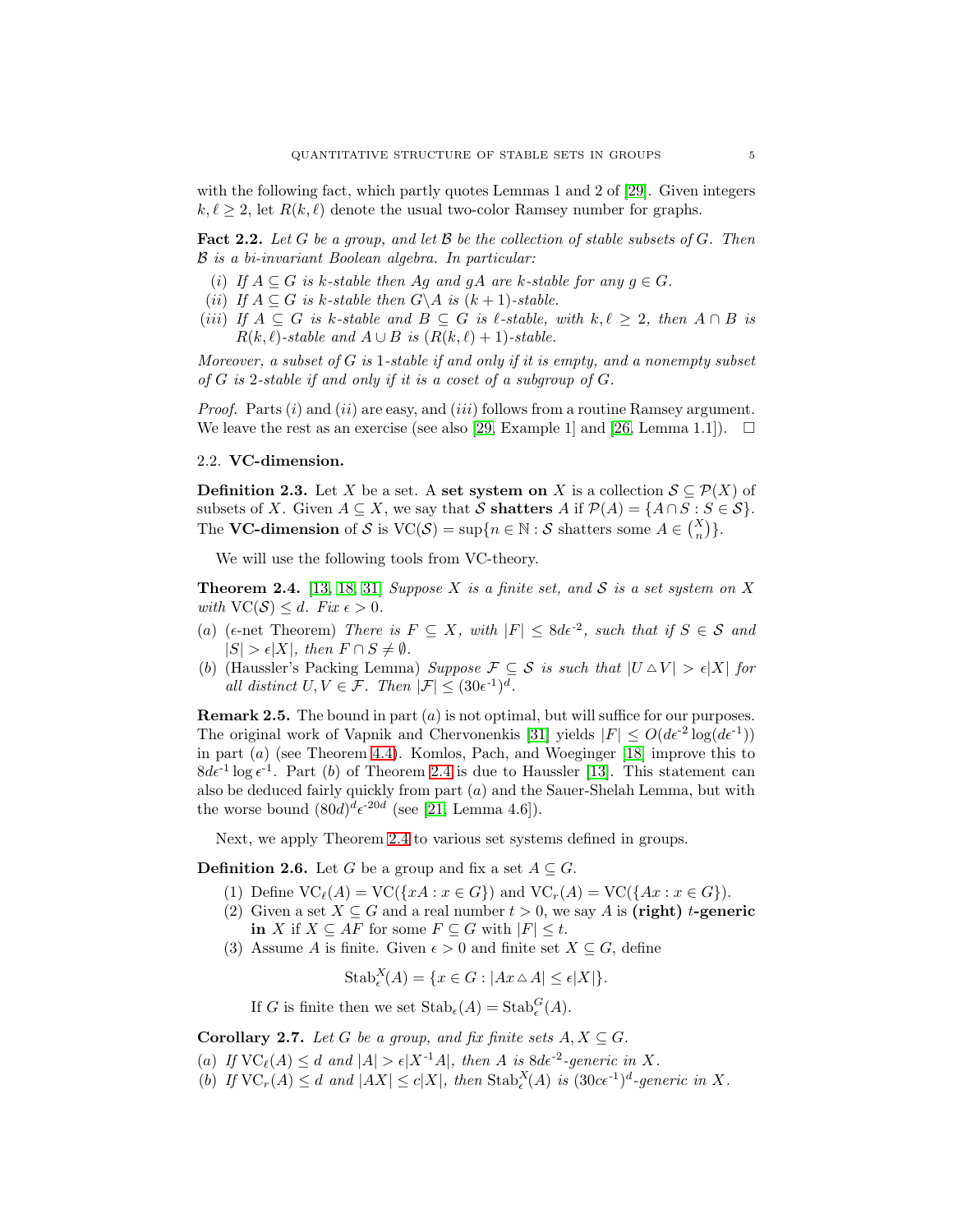*Proof.* For part (a), apply Theorem [2.4\(](#page-4-1)a) to the set system  $S = \{gA : g \in X^{-1}\}\$ on  $X^{-1}A$ , which has VC-dimension at most  $VC_{\ell}(A)$ .

Part  $(b)$  is shown by Alon, Fox, and Zhao  $[2, \text{ Lemma } 2.2]$  in the case when G is abelian and  $G = X$ . The general case is similar. Consider the set system  $\mathcal{S} = \{Ag : g \in X\}$  on  $AX$ , and note that  $\text{VC}(\mathcal{S}) \leq \text{VC}_r(A)$ . Suppose  $\text{VC}_r(A) \leq d$ and let  $S = \operatorname{Stab}_{\epsilon}^X(A)$ . Choose  $F \subseteq X$  of maximal size such that  $|Ag \triangle Ah| > \epsilon |X|$ for all distinct  $g, h \in F$ . Then  $|F| \leq (30c\epsilon^{-1})^d$  by Theorem [2.4\(](#page-4-1)b). For any  $g \in G$ there is some  $h \in F$  such that  $|Ag \triangle Ah| \leq \epsilon |X|$ , i.e.,  $gh^{-1} \in S$ . So  $X \subseteq SF$ .  $\Box$ 

Finally, we relate VC-dimension to stability. Suppose  $\varphi(x, y)$  is a relation on  $X \times Y$ . It is easy to check that if  $\varphi(x, y)$  is k-stable then the VC-dimension of the set system  $\{\varphi(X, b) : b \in Y\}$  on X is strictly less than k. Thus:

<span id="page-5-3"></span><span id="page-5-2"></span>**Fact 2.8.** *If* G is a group and  $A \subseteq G$  is k-stable, then  $VC_{\ell}(A) < k$  *and*  $VC_r(A) < k$ .

## 3. Proof of Theorem [1.3](#page-1-2)

In the proof of Theorem [1.3,](#page-1-2) the stability assumption will be leveraged against an auxiliary relation used in the definition of stabilizers. Before examining this relation, we first prove the main technical lemma in a more general setting.

**Definition 3.1.** Let G be a group and suppose  $\varphi(x, y)$  is a relation on  $G \times Y$  for some set Y. Then  $\varphi(x, y)$  is **right-invariant** if, for any  $b \in Y$  and  $g \in G$ , there is  $c \in Y$  such that  $\varphi(G, b)g = \varphi(G, c)$ .

<span id="page-5-1"></span>**Remark 3.2.** If  $\varphi(x, y)$  is a k-stable right-invariant relation on  $G \times Y$  then, for any  $b \in Y$ ,  $\varphi(G; b)$  is a k-stable subset of G.

We now prove the main technical lemma in the paper. This result also represents the only direct use of stability in the proof of Theorem [1.3](#page-1-2) (see Remark [3.9\(](#page-7-0)3)).

**Definition 3.3.** Given a function  $\sigma: (0,1) \rightarrow (0,1)$ , an integer  $k \geq 2$ , and a real number  $r \ge 1$ , define  $\sigma_{k,r}$ :  $(0,1) \to (0,1)$  so that  $\sigma_{k,r}(x) = x\sigma(\frac{1}{2}x)^2/(8(k-1)r^2)$ .

<span id="page-5-0"></span>**Lemma 3.4.** Let G be a group and suppose  $\varphi(x, y)$  is a k-stable right-invariant *relation on*  $G \times Y$  *for some set* Y *and some*  $k \geq 2$ *. Fix a nonempty finite set*  $X \subseteq G$ *and suppose*  $|X^{-1}X| \le r|X|$ *. Then, for any increasing function*  $\sigma: (0,1) \to (0,1)$ and any  $\epsilon > 0$ , there is some  $\eta \in [(\sigma_{k,r})^k(\epsilon), \epsilon]$  such that, for any  $b \in Y$ , if  $\varphi(G, b) \subseteq X$  *and*  $|\varphi(G, b)| \leq \eta |X|$  *then*  $|\varphi(G, b)| \leq \sigma(\eta) |X|$ *.* 

Before starting the proof, we remark that Theorem [1.3](#page-1-2) will only require the special case where G is finite and  $X = G$  (so we may take  $r = 1$ ).

*Proof.* Suppose the result fails for some function  $\sigma$  and some  $\epsilon > 0$ . Set  $\tau = \sigma_{k,r}$ and  $\delta = \tau^k(\epsilon)$ . Let  $Y_X = \{b \in Y : \varphi(G, b) \subseteq X\}$ . Given a finite set  $A \subseteq G$ , let  $\mu(A) = |A|/|X|$ . Then we have:

(†) For any  $\eta \in [\delta, \epsilon]$ , there is some  $b \in Y_X$  such that  $\sigma(\eta) < \mu(\varphi(x; b)) \leq \eta$ .

Given  $n \geq 1$  and  $1 \leq t \leq n$ , define the following relation on  $G \times Y^n$ :

$$
\varphi_t^n(x; y_1, \ldots, y_n) = \bigwedge_{i=1}^t \varphi(x, y_i) \wedge \bigwedge_{i=t+1}^n \neg \varphi(x, y_i).
$$

By induction on  $1 \leq n \leq k$ , we will construct  $b_1, \ldots, b_n \in Y$  such that  $b_1 \in Y_X$ and, for all  $1 \leq t \leq n$ ,  $\mu(\varphi_t^n(x; b_1, \ldots, b_t)) > \tau^n(\epsilon)$ . Given this, we can then choose  $a_1, \ldots, a_k \in G$  such that  $\varphi_t^k(a_t; b_1, \ldots, b_k)$  holds for all  $1 \leq t \leq k$ , which yields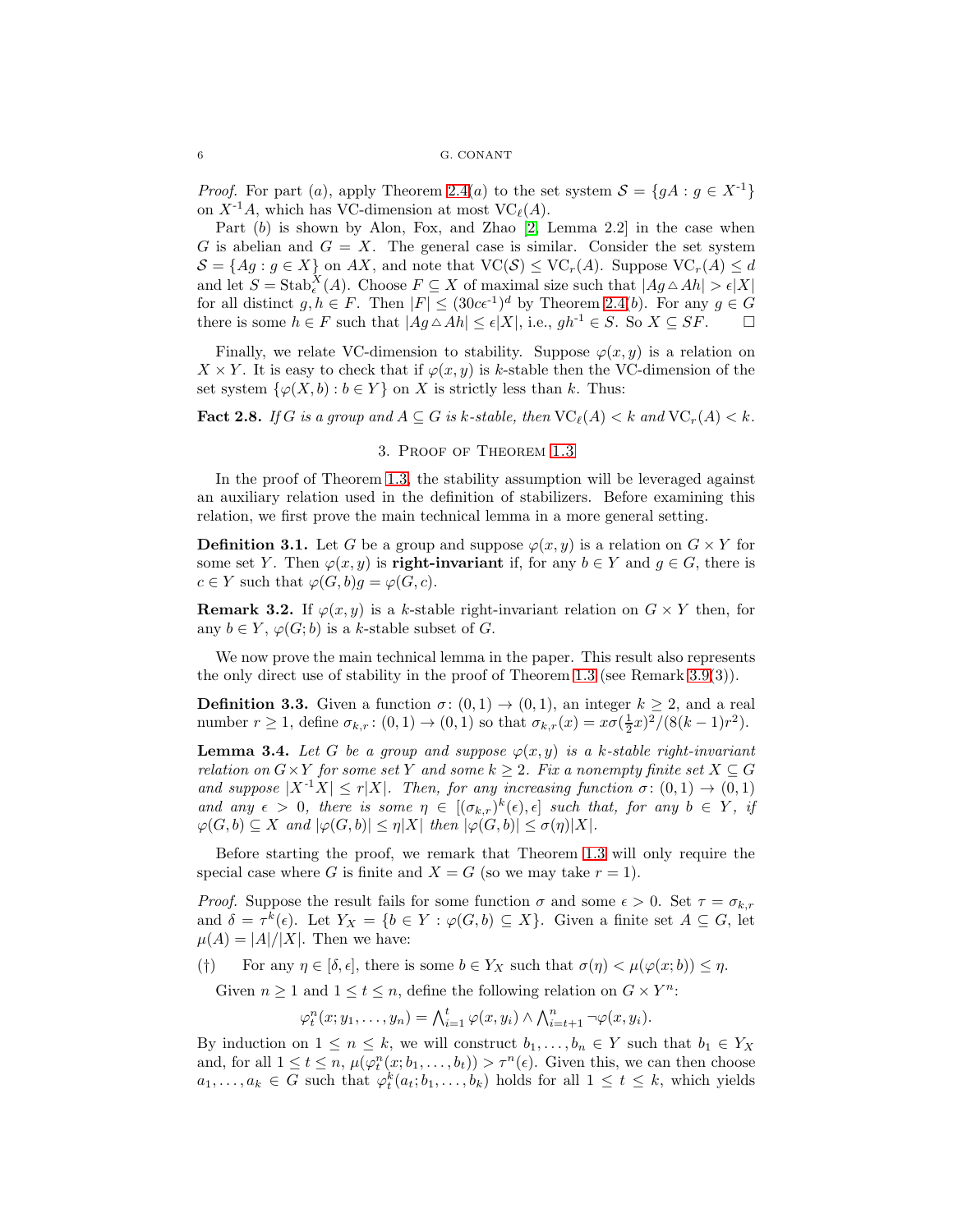$\varphi(a_i, b_j)$  if and only if  $i \geq j$ . Setting  $a_i^* = a_{k-i+1}$  and  $b_j^* = b_{k-j+1}$ , one then obtains  $\varphi(a_i^*, b_j^*)$  if and only if  $i \leq j$ , contradicting k-stability of  $\varphi(x, y)$ .

For the base case  $n = 1$ , apply (†) with  $\eta = \epsilon$  to find  $b_1 \in Y_X$  such that  $\mu(\varphi(x, b_1)) > \sigma(\epsilon)$ . Since  $\sigma(\epsilon) > \tau(\epsilon)$  and  $\varphi_1^1 = \varphi$ , we are done.

Now fix  $1 \leq n < k$  and suppose we have  $b_1, \ldots, b_n \in Y$  satisfying the desired conditions. Set  $d = k - 1$  and  $\eta = \frac{1}{2}\tau^n(\epsilon)$ , and note that  $\eta \in [\delta, \epsilon]$ . By (†), there is some  $c \in Y_X$  such that  $\sigma(\eta) < \mu(\varphi(x, c)) \leq \eta$ . Let  $C := \varphi(G, c)$ . Then C is k-stable as a subset of G (by Remark [3.2\)](#page-5-1) and  $|C| > \sigma(\eta)|X| \geq r^{-1}\sigma(\eta)|X^{-1}C|$ . So C is  $8dr^2\sigma(\eta)^{-2}$ -generic in X by Corollary [2.7\(](#page-4-0)a) and Fact [2.8.](#page-5-2) Let  $B =$  $\varphi_n^n(G; b_1, \ldots, b_n)$ . Then  $B \subseteq X$  and  $|B| > \tau^n(\epsilon)|X|$  by induction. By averaging, we can find some  $g \in G$  such that  $|B \cap Cg| > (\tau^n(\epsilon) \sigma(\eta)^2 / 8dr^2)|X|$ .

Since  $\varphi$  is right-invariant, there is some  $b_{n+1} \in Y$  such that  $\varphi(G, b_{n+1}) = Cg$ . So we have

$$
\mu(\varphi_{n+1}^{n+1}(x;b_1,\ldots,b_{n+1})) = \mu(\varphi_n^n(x;b_1,\ldots,b_n) \wedge \varphi(x,b_{n+1})) \\
\qquad \qquad > \tau^n(\epsilon)\sigma(\eta)^2/8dr^2 = \tau^{n+1}(\epsilon).
$$

Now fix  $1 \leq t \leq n$ . Then

$$
\varphi_t^{n+1}(x;b_1,\ldots,b_{n+1})=\varphi_t^n(x;b_1,\ldots,b_n)\wedge\neg\varphi(x,b_{n+1}).
$$

Since  $\mu(\varphi_t^n(x; b_1, \ldots, b_n)) > \tau^n(\epsilon)$  by induction, and

$$
\mu(\varphi(x, b_{n+1})) = \mu(\varphi(x, c)) \le \eta = \frac{1}{2}\tau^n(\epsilon),
$$

it follows that  $\mu(\varphi_t^{n+1}(x;b_1,\ldots,b_{n+1})) > \frac{1}{2}\tau^n(\epsilon) > \tau^{n+1}(\epsilon)$ . Altogether,  $b_1,\ldots,b_{n+1}$ satisfy the desired properties.

**Definition 3.5.** Given a group G and a set  $A \subseteq G$ , let  $\varphi_A(x; y, z)$  be the relation on  $G \times G^2$  defined by  $x \in Ay \triangle Az$ .

<span id="page-6-0"></span>Corollary 3.6. Let G be a finite group and suppose  $A \subseteq G$  is such that  $\varphi_A(x; y, z)$ *is* k-stable for some  $k \geq 2$ . Then, for any increasing function  $\sigma: (0,1) \rightarrow (0,1)$  and *any*  $\epsilon > 0$ , there is some  $\eta \in [(\sigma_{k,1})^k(\epsilon), \epsilon]$  such that  $\text{Stab}_{\eta}(A) \subseteq \text{Stab}_{\sigma(\eta)}(A)$ .

*Proof.* Note that  $\varphi_A(x; y, z)$  is right-invariant. So we can apply Lemma [3.4](#page-5-0) with  $X = G$ , which yields the desired result.

<span id="page-6-1"></span>**Proposition 3.7.** *Suppose* G *is a group and*  $A \subseteq G$  *is k-stable, with*  $k \geq 2$ *. Then*  $\varphi_A(x; y, z)$  *is n-stable, where*  $n = R(R(k, k + 1), R(k, k + 1)) + 1$ .

*Proof.* If  $\psi(x, y)$  denotes the relation  $x \in Ay$  on  $G \times G$ , then  $\psi(x, y)$  is k-stable and  $\varphi_A(x; y, z)$  is equivalent to  $(\psi(x, y) \land \neg \psi(x, z)) \lor (\psi(x, z) \land \neg \psi(x, y))$ . So the result follows from the same Ramsey argument underlying Fact [2.2.](#page-4-3)  $\Box$ 

By the previous proposition, we can make the following definition.

**Definition 3.8.** Given an integer  $k \geq 2$ , define  $k_*$  to be the least integer  $n \geq 1$ such that  $\varphi_A(x; y, z)$  is *n*-stable for any group G and any k-stable set  $A \subseteq G$ .

We now prove the main result.

**Proof of Theorem [1.3](#page-1-2)**. As noted in Fact [2.2,](#page-4-3) the situation is trivial for  $k = 1$ . So fix  $k \ge 2$  and  $\epsilon > 0$ . Without loss of generality, assume  $\epsilon < (8(k-1)30^{4k-4})^{-1}$ . Let  $\sigma(x) = x^{4k}$  and set  $\delta = (\sigma_{k_*,1})^{k_*}(\epsilon)$ . Then  $\delta \geq \epsilon^{O_k(1)}$  (see also Remark [3.9\(](#page-7-0)1)).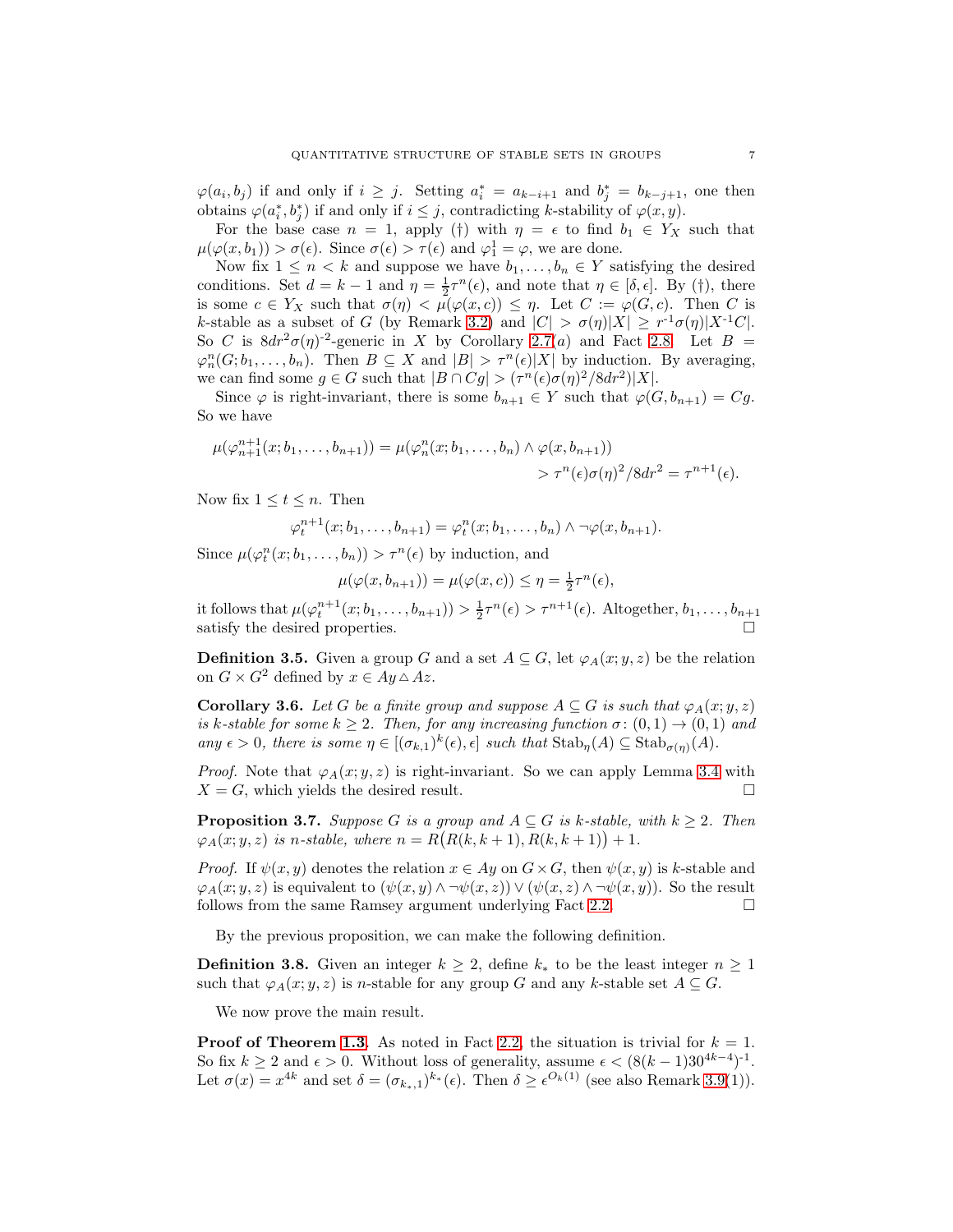Now fix a finite group G and a k-stable set  $A \subseteq G$ . By Corollary [3.6,](#page-6-0) there is some  $\eta \in [\delta, \epsilon]$  such that  $\text{Stab}_{\eta}(A) = \text{Stab}_{\eta^{4k}}(A)$ . Note that  $2\eta^{4k} \leq \eta$ . Therefore, if we set  $H = \text{Stab}_{\eta}(A)$ , then  $H = H^{-1}$  and  $HH \subseteq \text{Stab}_{2\eta^{4k}}(A) \subseteq H$ . So H is a subgroup of G. By Corollary [2.7\(](#page-4-0)b), H has index m where

$$
m \le (30\eta^{-1})^{k-1} \le (30\delta^{-1})^{k-1} \le \epsilon^{-O_k(1)}.
$$

*Claim:* If  $g \in G$  then either  $|gH \cap A| < m^{-1}\eta|H|$  or  $|gH \setminus A| < m^{-1}\eta|H|$ . *Proof:* Fix  $g \in G$  and, toward a contradiction, suppose we have  $|gH \cap A| \geq m^{-1}\eta|H|$ and  $|gH \setminus A| \ge m^{-1}\eta|H|$ . Let  $B = H \cap g^{-1}A$  and  $C = H \setminus g^{-1}A$ . Then  $B, C \subseteq H$  and  $|B|, |C| \geq m^{-1}\eta|H|$ . Note that B is k-stable by Fact [2.2](#page-4-3) (and since  $R(k, 2) = k$ ). So by Corollary [2.7\(](#page-4-0)*a*) and Fact [2.8,](#page-5-2) *B* is *t*-generic in *H*, where  $t = 8(k-1)(m\eta^{-1})^2$ . By averaging, we can find some  $h \in G$  such that

$$
|Bh\cap C|\geq \frac{1}{t}|C|\geq \frac{\eta}{mt}|H|=\frac{\eta}{m^2t}|G|\geq \frac{\eta^{4k-1}}{8(k-1)30^{4k-4}}|G|>\eta^{4k}|G|.
$$

Note that  $Bh \cap C = H \cap Hh \cap g^{-1}(Ah \setminus A)$ , and so  $h \in H$  and  $|Ah \setminus A| > \eta^{4k} |G|$ . But this is a contradiction, since  $H = \text{Stab}_{n^{4k}}(A)$  and  $Ah \setminus A \subseteq Ah \triangle A$ .  $\qquad \qquad \vdots$ 

Now let  $C_1, \ldots, C_m$  enumerate the left cosets of H in G. Let I be the set of  $i \leq m$  such that  $|C_i \cap A| \geq m^{-1}\eta |H|$ . Set  $D = \bigcup_{i \in I} C_i$ . Then  $D \setminus A \subseteq \bigcup_{i \in I} C_i \setminus A$ and  $A \backslash D \subseteq \bigcup_{i \notin I} C_i \cap A$ . Note that if  $i \in I$  then  $|C_i \backslash A| < m^{-1}\eta |H|$  by the claim; and if  $i \notin I$  then  $|C_i \cap A| < m^{-1}\eta|H|$ . So we have

$$
|A \triangle D| \le \sum_{i \in I} |C_i \backslash A| + \sum_{i \notin I} |C_i \cap A| < \sum_{i=1}^m m^{-1} \eta |H| = \eta |H| \le \epsilon |H|. \qquad \Box
$$

<span id="page-7-0"></span>Remark 3.9. We make some comments on the proof of Theorem [1.3.](#page-1-2)

- (1) If  $\sigma(x) = x^{4k}$  and  $\epsilon > 0$ , then  $(\sigma_{k_*,1})^{k_*}(\epsilon) = c\epsilon^{(8k+1)^{k_*}}$  for some  $c = c(k)$ . So by Proposition [3.7,](#page-6-1) and the rough bound  $R(k, \ell) \leq \exp(k + \ell - 2)$ , we have  $m \leq O_k(\epsilon^{N_k})$  where  $N_k = k^{\exp^2(2k)}$ .
- (2) The set D approximates A up to an "error set" of size at most  $\epsilon|H|$ . But the proof further shows this error set is evenly distributed in the cosets of  $H$ . In particular, for all  $g \in G$ , we have  $|gH \cap A| < m^{-1} \epsilon |H|$  or  $|gH \setminus A| < m^{-1} \epsilon |H|$ .
- (3) The proof only requires a fixed bound on  $\mathrm{VC}_\ell(A)$ ,  $\mathrm{VC}_r(A)$ , and the stability of  $\varphi_A(x; y, z)$ . Although we do not have an example on hand to discern whether this is weaker than stability of  $A$  as a set, it can easily be seen that some level of stability is needed for Theorem [1.3.](#page-1-2) For example, let  $G = \mathbb{Z}/p\mathbb{Z}$  and let  $A = \{0, 1, \ldots, \frac{p-1}{2}\},\$  where  $p > 2$  is prime. Then  $\text{VC}_\ell(A) = 2$ , but A cannot be approximated by a subgroup of G whose index is independent of  $p$ .

#### 4. Normality, definability, and tripling

<span id="page-7-1"></span>4.1. Normality. In contrast to Theorem [1.2,](#page-1-1) we do not necessarily know that the subgroup given by Theorem [1.3](#page-1-2) is *normal*. While normality is naturally motivated as a group-theoretic property, it is also crucial when using cosets to obtain a regular partition of the "Cayley product graph" associated to stable subsets of finite groups (see [\[7,](#page-12-8) Corollary 3.5]). In order to obtain a normal subgroup in this situation, we must introduce an exponential tower of bounded height.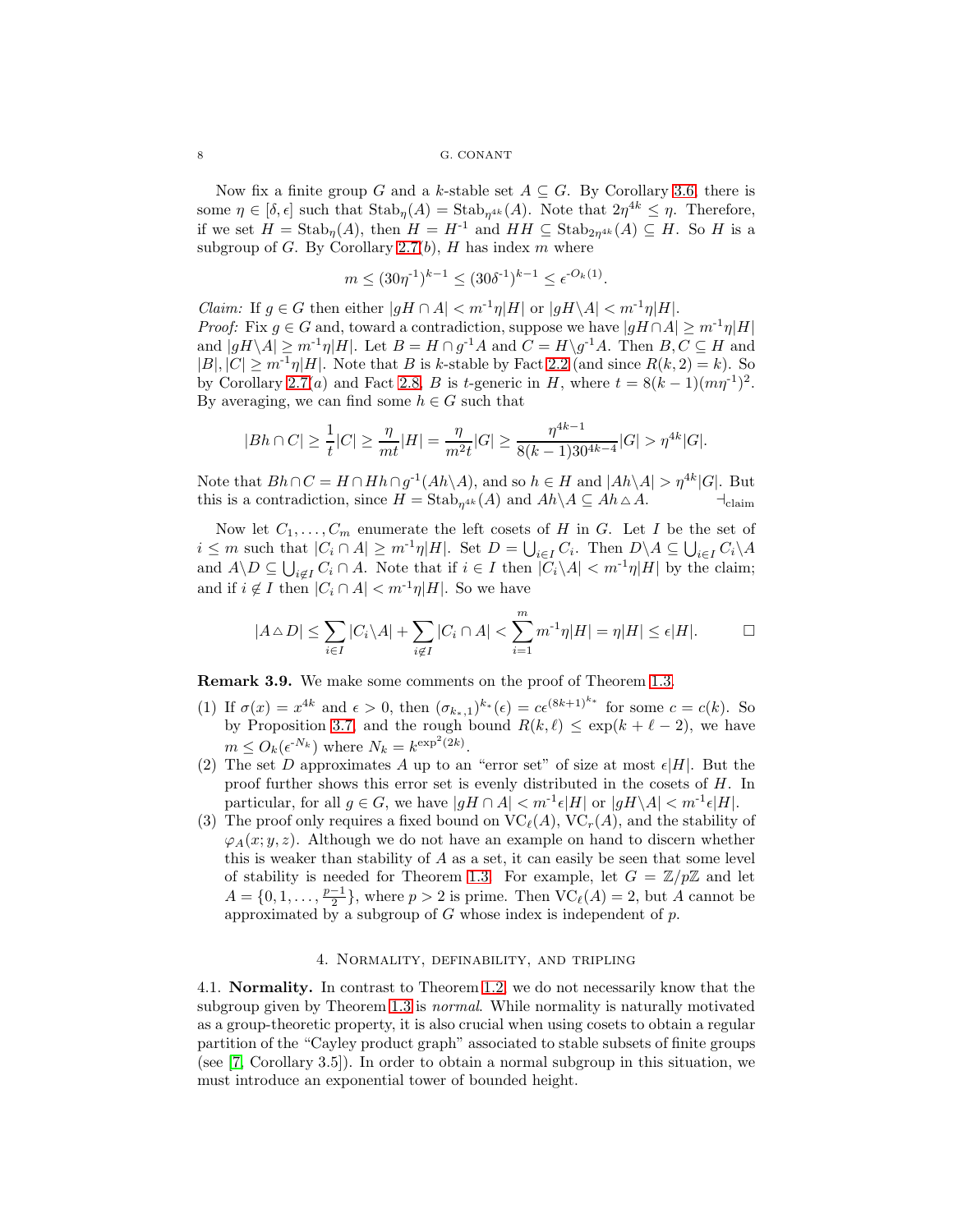<span id="page-8-0"></span>**Theorem 4.1.** *Suppose* G *is a finite group and*  $A \subseteq G$  *is k-stable. Then for any*  $\epsilon > 0$ , there is a normal subgroup  $H \leq G$  of index  $\exp^{O_k(1)}(\epsilon^{-1})$ , and a set  $D \subseteq G$ *which is a union of cosets of*  $H$ *, such that*  $|A \triangle D| < \epsilon |H|$ *.* 

*Proof.* We just explain how to modify the proof of Theorem [1.3](#page-1-2) (from Section [3\)](#page-5-3). Fix  $k \geq 2$  and  $\epsilon > 0$ , and assume  $\epsilon$  is sufficiently small (depending only on k) so that if  $\eta \leq \epsilon$  then (†) below is satisfied.

Let  $\sigma(x) = \exp(-x^{-k})$  and set  $\delta = (\sigma_{k_*,1})^{k_*}(\epsilon)$ . Apply Corollary [3.6](#page-6-0) to obtain  $\eta \in [\delta, \epsilon]$  with  $H_0 = \text{Stab}_{\eta}(A) = \text{Stab}_{\sigma(\eta)}(A)$ . As before,  $H_0$  is a subgroup of G of index  $m_0 \leq (30\eta^{-1})^{k-1}$ . So  $H := \bigcap_{g \in G} gH_0g^{-1}$  is a *normal* subgroup of G of index  $m \leq m_0! \leq \exp(m_0 \log m_0) \leq \exp^{O_k(1)}(\epsilon^{-1})$ . Now we follow the same claim as in the proof of Theorem [1.3.](#page-1-2) In particular, we obtain  $B, C \subseteq H$  and  $h \in H$  such that

$$
|Bh \cap C| > \frac{\eta}{m^2 t} |G| \ge \frac{\eta^3}{8(k-1) \exp[4(30\eta^{-1})^{k-1} \log((30\eta^{-1})^{k-1})]} |G|,
$$

where  $t = 8(k-1)(m\eta^{-1})^2$ . So, assuming

$$
(\dagger) \qquad \exp[\eta^{k} - 4(30\eta^{-1})^{k-1}\log((30\eta^{-1})^{k-1})] > 8(k-1)\eta^{-3},
$$

we have  $Bh \cap C > \sigma(\eta)[G]$ . Since  $h \in H \leq \text{Stab}_{\sigma(\eta)}(A)$ , this leads to a similar  $\Box$ contradiction.

The iterated exponential bound in the previous theorem is of course much worse than the polynomial bound in Theorem [1.3.](#page-1-2) However, viewing  $k$  as fixed, it is still much better than the bound in the general arithmetic regularity lemma for finite abelian groups from [\[12\]](#page-12-6), which lies between  $\exp^{\Omega(\epsilon^{-1})}(1)$  and  $\exp^{\epsilon^{-3}}(1)$  (see [\[15\]](#page-12-19)). In light of Theorem [1.1,](#page-1-0) we could instead ask for a normal subgroup  $H \leq G$ , with a better bound on the index, but such that only the "regularity" aspect holds, i.e., for all  $g \in G$ , either  $|gH \cap A| < \epsilon |H|$  or  $|gH \setminus A| < \epsilon |H|$ . As previously noted, this leads to the weaker approximation  $|A \triangle D| < \epsilon |G|$  where  $D \subseteq G$  is a union of cosets of H. Such a statement can nearly be obtained by combining Lemma [3.4](#page-5-0) with techniques from [\[2\]](#page-12-7) (and their extensions in [\[5\]](#page-12-16)).

<span id="page-8-2"></span>**Proposition 4.2.** *Suppose* G *is a finite group and*  $A \subseteq G$  *is k-stable. Then for any*  $\epsilon > 0$ , there is a normal subgroup  $H \leq G$  of index  $\exp(\epsilon^{-O_k(1)})$ , and a set  $Z \subseteq G$ *which is a union of cosets of* H *with*  $|Z| < \epsilon |G|$ *, such that for any*  $g \in G \setminus Z$ *, either*  $|gH \cap A| < \epsilon |H|$  or  $|gH \setminus A| < \epsilon |H|$ *. Moreover, there is a set*  $D \subseteq G$ *, which is a union of cosets of H, such that*  $|A \triangle D| < \epsilon |G|$ *.* 

*Proof.* Fix  $\epsilon > 0$  and assume  $k \geq 2$ . Apply Corollary [3.6](#page-6-0) with  $\epsilon^4$  and  $\sigma(x) = \frac{1}{2}x$ to obtain a subgroup  $H_0 := \text{Stab}_{\eta}(A) = \text{Stab}_{\eta/2}(A)$  with  $\epsilon^{O_k(1)} \leq \eta \leq \epsilon^4$ . Now let  $H = \bigcap_{g \in G} gH_0g^{-1}$ . So H is normal in G and, by Corollary [2.7\(](#page-4-0)b), has index  $\exp(\epsilon^{-O_k(1)})$ . Since  $H \subseteq \text{Stab}_{\eta/2}(A)$  $H \subseteq \text{Stab}_{\eta/2}(A)$  $H \subseteq \text{Stab}_{\eta/2}(A)$ , we can apply [\[5,](#page-12-16) Lemma 8.2]<sup>2</sup> to obtain  $D, Z \subseteq$ G, which are each unions of cosets of H, such that  $|A \triangle D| < \eta |G|$ ,  $|Z| < \frac{1}{2} \eta^{1/2} |G|$ , and, for any  $g \in G \backslash Z$ , either  $|gH \cap A| < \eta^{1/4} |H|$  or  $|gH \backslash A| < \eta^{1/4} |H|$ . Since  $\eta \leq \epsilon^4$ , we have the desired conclusions.

Despite the improved bound in Proposition [4.2,](#page-8-2) the conclusion is qualitatively sub-optimal due to the error set  $Z$ . Indeed, the absence of "irregular cosets" is one

<span id="page-8-1"></span><sup>&</sup>lt;sup>2</sup>This result generalizes and elaborates on methods in the proof of [\[2,](#page-12-7) Lemma 2.4], which focuses on abelian groups.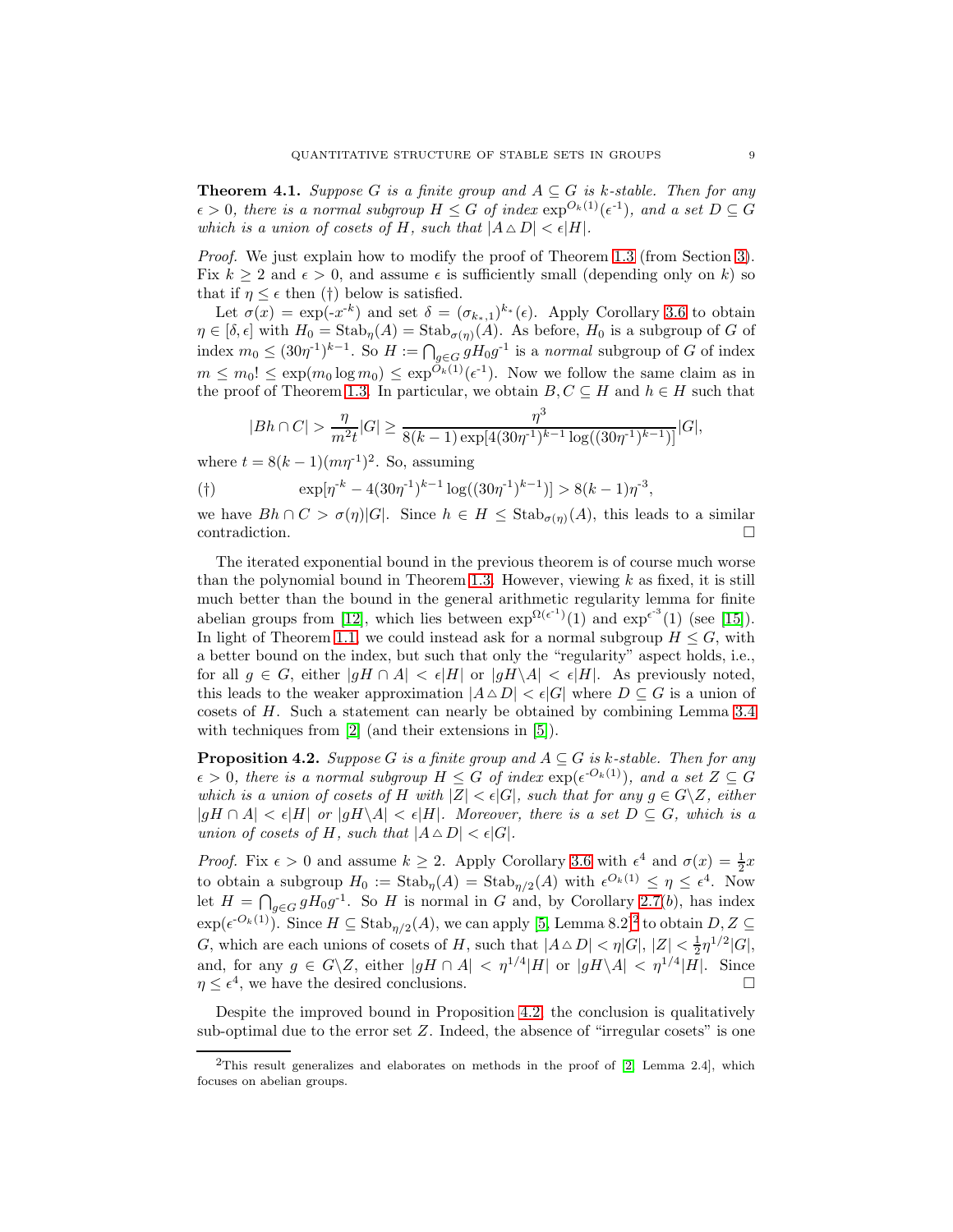of the hallmarks of stability in the setting of arithmetic regularity. For example, by Theorem 1.6 and Remark 8.3 in [\[5\]](#page-12-16), Proposition [4.2](#page-8-2) holds under the weaker assumption that  $VC_{\ell}(A) < k$ , but with the bound  $exp(O_{k,r}(\epsilon^{k}))$  where r is the exponent of G (the dependence on r is necessary by the example in Remark [3.9\(](#page-7-0)3)).

<span id="page-9-0"></span>4.2. Definability. In Theorem [1.3,](#page-1-2) the subgroup  $H$  is built from the set  $A$ , in the sense that  $H = \text{Stab}_{\eta}(A)$  where  $\epsilon^{O_k(1)} \leq \eta \leq \epsilon$ . On the other hand, Theorem [1.2](#page-1-1) provides "first-order, quantifier-free" definability of H from bi-translates of A. In this section, we use  $\epsilon$ -approximations for set systems of bounded VC-dimension to recover this feature quantitatively.

**Definition 4.3.** Given a set X and a tuple  $\bar{a} = (a_1, \ldots, a_n) \in X^n$ , define the map  $Av_{\bar{a}} \colon \mathcal{P}(X) \to [0,1]$  so that  $Av_{\bar{a}}(S) = \frac{1}{n} |\{1 \le i \le n : a_i \in S\}|.$ 

<span id="page-9-1"></span>Theorem 4.4 (Vapnik & Chervonenkis [\[31\]](#page-13-10)). *Suppose* X *is a nonempty finite set and*  $S \subseteq \mathcal{P}(X)$  *satisfies*  $\text{VC}(S) \leq d$ . Then for any  $\epsilon > 0$ , there is a tuple  $\bar{a} \in X^n$ .  $with\ n \leq O(d\epsilon^{-2}\log(d\epsilon^{-1}))$ *, such that for any*  $S \in \mathcal{S}$ *,*  $||S|/|X| - Av_{\bar{a}}(S)| \leq \epsilon$ *.* 

<span id="page-9-2"></span>**Proposition 4.5.** *Suppose* G *is a finite group and*  $A \subseteq G$  *satisfies*  $VC_r(A) \leq d$ *.* Assume that  $\text{Stab}_\kappa(A) = \text{Stab}_\lambda(A)$  *for some*  $0 < \lambda < \kappa < 1$ *. Then there are*  $g_1, \ldots, g_n \in G$ , for some  $n \leq O(d(\kappa - \lambda)^{-2} \log(d(\kappa - \lambda)^{-1}))$ , such that

$$
Stab_{\kappa}(A) = \bigcup_{t=1}^{\ell} \bigcap_{i=1}^{n} X_{t,i},
$$

where  $\ell \leq {n \choose (\kappa+\lambda)n/2}$  and each  $X_{t,i}$  is either  $g_iA$  or  $G\gtrsim g_iA$ .

*Proof.* Let  $S = \{Ax \triangle A : x \in G\}$ . Then  $VC(S) \leq 10d$  by [\[21,](#page-13-1) Lemma 4.4]. Let  $\theta = (\kappa - \lambda)/2$ . Given  $x \in G$ , set  $\mu_x = |Ax \triangle A|/|G|$ . By Theorem [4.4,](#page-9-1) there is a tuple  $\bar{a} = (a_1, \ldots, a_n) \in G^n$ , for some  $n \leq O(d\theta^2 \log(d\theta^1))$ , such that for all  $x \in G$ , if we set  $\alpha_x = Av_{\bar{a}}(Ax \triangle A)$ , then  $|\mu_x - \alpha_x| \le \theta$ .

Now define  $B = \{x \in G : \alpha_x \leq \lambda + \theta\}$ . If  $x \in B$ , then  $\mu_x \leq \alpha_x + \theta \leq \lambda + 2\theta = \kappa$ , and so  $x \in \text{Stab}_\kappa(A)$ . Conversely, if  $x \in \text{Stab}_\kappa(A)$  then  $x \in \text{Stab}_\lambda(A)$ , and so  $\alpha_x \leq \mu_x + \theta \leq \lambda + \theta$ , i.e.,  $x \in B$ . So  $B = \text{Stab}_{\kappa}(A)$ .

Finally, we show that  $B$  is a Boolean combination of the desired form. Given  $a \in G$ , define  $Z_a = \{x \in G : a \in Ax^{-1} \triangle A\}$ . Then  $Z_a = a^{-1}A$  if  $a \notin A$ , and  $Z_a = G \backslash a^{-1}A$  if  $a \in A$ . Given  $\sigma \subseteq [n]$ , define

$$
Y_{\sigma} = \bigcap_{i \in \sigma} Z_{a_i} \cap \bigcap_{i \notin \sigma} G \backslash Z_{a_i}.
$$

Let  $\Sigma = {\sigma \subseteq [n] : |\sigma|/n \leq \lambda + \theta}.$  Then it follows from the definitions, and symmetry of B, that  $B = \bigcup_{\sigma \in \Sigma} Y_{\sigma}$ . So  $B = \text{Stab}_{\kappa}(A)$  has the desired form.  $\square$ 

Remark 4.6. The previous proposition can also be seen as a special case of "definability" of probability measures that are finitely approximable in the sense of Theorem [4.4.](#page-9-1) This situation is dealt with in much greater generality in [\[3\]](#page-12-3).

**Proof of Theorem [1.4](#page-2-0)**. For part (a), note that by the proof of Theorem [1.3,](#page-1-2) we have  $H = \text{Stab}_{\eta}(A) = \text{Stab}_{\sigma(\eta)}(A)$  where  $\epsilon^{O_k(1)} \leq \eta \leq \epsilon$  and  $\sigma(\eta) \leq \frac{1}{2}\eta$ . So apply Proposition [4.5](#page-9-2) with  $\kappa = \eta$  and  $\lambda = \sigma(\eta)$ . Part (b) follows similarly, using Theorem [4.1](#page-8-0) (and its proof).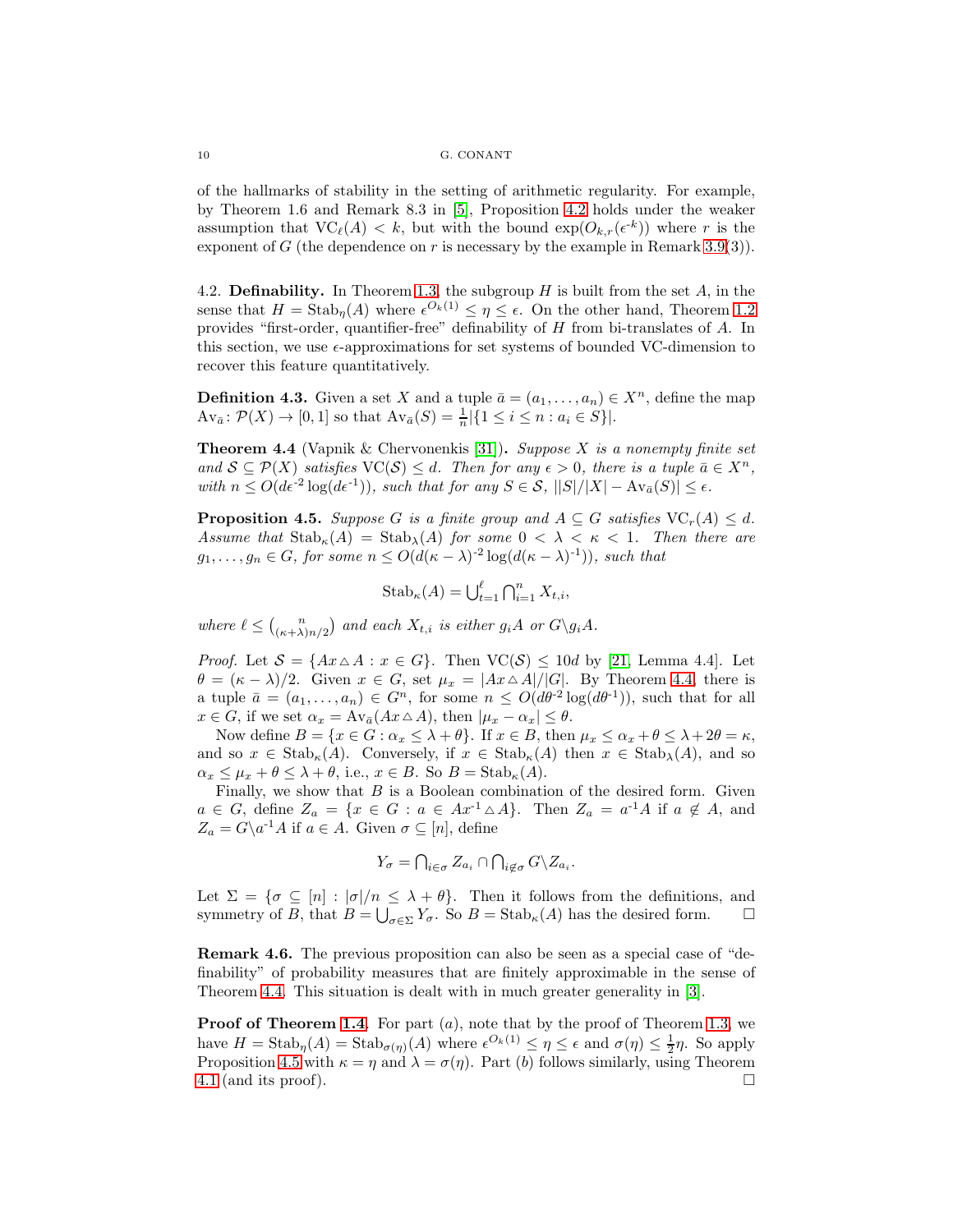<span id="page-10-0"></span>4.3. Tripling. In this section, we prove Theorem [1.6,](#page-3-1) which gives a structural approximation of finite stable sets satisfying a weak form of small tripling (which is called "small alternation" in [\[5\]](#page-12-16)). To motivate this assumption, consider a group G and a finite nonempty set  $A \subseteq G$ . Then  $\text{Stab}_{\epsilon}^{A}(A) \subseteq A^{-1}A$  for any  $\epsilon > 0$  since, if  $|Ax \triangle A| < \epsilon |A|$  then  $Ax \cap A \neq \emptyset$ , i.e.,  $x \in A^{-1}A$ . So while G may be infinite, we can use iterated products of A and  $A^{-1}$  as "finite domains" for  $\operatorname{Stab}^A_\epsilon(A)$  and various translates. In order for this to be useful, we need to bound the size of such products in terms of  $|A|$ , and this is where small alternation comes into play. Specifically, we will use the following consequence of the triangle inequality for *Ruzsa distance* (see, e.g., the proof of  $[5,$  Proposition  $3.2(b)$ ).

<span id="page-10-1"></span>**Proposition 4.7.** *Suppose* G *is a group and*  $A \subseteq G$  *is finite with*  $|AA^{-1}A| \le c|A|$ *.*  $\text{Then } |(A^{-1}A)^3| \leq c^4|AA^{-1}A|.$ 

**Proof of Theorem [1.6](#page-3-1)**. The result is trivial for  $k = 1$ . So fix  $k \geq 2$ ,  $c \geq 1$ , and  $\epsilon > 0$ . Without loss of generality, assume  $\epsilon < (8(k-1)(30c)^{4k-4})^{-1}$ . Let  $\sigma(x) = c^{-1}x^{4k}$  and set  $\delta = (\sigma_{k_*,c^4})^{k_*}(\epsilon)$ . Then  $\delta \geq \Omega_k((c^{-1}\epsilon)^{O_k(1)})$ .

Now fix a group G and a finite nonempty k-stable set  $A \subseteq G$  with  $|AA^{-1}A| \le c|A|$ . Then  $\varphi_A(x; y, z)$  is k<sub>\*</sub>-stable and right-invariant. We apply Lemma [3.4](#page-5-0) to  $\varphi_A$ , with  $\sigma$  as above and  $X = AA^{-1}A$  (so  $|X^{-1}X| \leq c^4|X|$  by Proposition [4.7\)](#page-10-1). This yields  $\eta \in [\delta, \epsilon]$  such that, for any  $g \in G$ , if  $Ag \triangle A \subseteq X$  and  $|Ag \triangle A| \leq \eta |X|$ , then  $|Ag \triangle A| \leq \sigma(\eta)|X|$ . Since  $\text{Stab}_{\eta}^{A}(A) \subseteq A^{-1}A$  and  $|X| \leq c|A|$ , it follows that  $\operatorname{Stab}^A_\eta(A) = \operatorname{Stab}^A_{\eta^{4k}}(A)$ . So  $H := \operatorname{Stab}^A_\eta(A)$  is a subgroup of G contained in  $A^{-1}A$ . Since  $H = \text{Stab}_n^{A^{-1}}$  $\eta_{\eta}^{A^{-1}}(A)$  and  $|AA^{-1}| \leq c|A|$ , it follows from Corollary [2.7\(](#page-4-0)b) that  $A \subseteq CH$  for some  $C \subseteq G$  with  $|C| \leq (30c\eta^{-1})^{k-1} \leq O_k((c\epsilon^{-1})^{O_k(1)})$ . Without loss of generality, we can change coset representatives and assume  $C \subseteq A$ .

Let  $m = |C|$  and fix  $g \in C$ . Toward a contradiction, suppose we have  $|gH \cap C|$  $|A| \geq m^{-1}\eta |H|$  and  $|gH \setminus A| \geq m^{-1}\eta |H|$ . Let  $B_1 = H \cap g^{-1}A$  and  $B_2 = H \setminus g^{-1}A$ . Then, as in the proof of Theorem [1.3,](#page-1-2)  $B_1$  is k-stable and t-generic in H where  $t = 8(k-1)(m\eta^{-1})^2$ . So there is  $h \in H$  such that

$$
|B_1h\cap B_2|\geq \frac{\eta}{m^2t}|A|>\eta^{4k}|A|,
$$

which contradicts  $H = \text{Stab}_{\eta^{4k}}^A(A)$ . Thus we have that for any  $g \in C$ , either  $|gH \cap A| < m^{-1}\eta|H|$  or  $|gH \setminus A| < m^{-1}\eta|H|$ . Define D to be the set of  $g \in C$  such that  $|gH \cap A| \geq m^{-1}\eta|H|$ . Since  $A \subseteq CH$ , we have  $|A \triangle D H| < \eta|H| \leq \epsilon|H|$  (using calculations similar to the end of the proof of Theorem [1.3\)](#page-1-2).  $\Box$ 

The proof of Theorem [1.6](#page-3-1) motivates analogous comments as those made in Re-mark [3.9.](#page-7-0) For example, the exponent  $O_k(1)$  on  $c\epsilon^{-1}$  in the bound for  $|C|$  is at most  $k^{\exp^2(2k)}$ . By choosing a constant  $\epsilon$ , we also obtain a strong form of the "polynomial" Freiman-Ruzsa conjecture" for finite k-stable sets in arbitrary groups.

**Corollary 4.8.** *Suppose* G *is a group and*  $A \subseteq G$  *is a finite nonempty* k-stable set *with*  $|AA^{-1}A| \le c|A|$ *. Then there is a subgroup*  $H \le G$  *such that*  $H \subseteq A^{-1}A$  *and* A *is covered by*  $O_k(e^{k^{\exp^2(2k)}})$  *left cosets of H.* 

Remark 4.9. As with Theorem [1.2,](#page-1-1) the proof of Theorem [1.5](#page-3-0) from [\[23\]](#page-13-6) also shows that the group  $H$  is a finite Boolean combination of translates of  $A$  (of bounded complexity). One can recover this quantitatively using a similar application of Theorem [4.4.](#page-9-1) We leave the details as an exercise for the reader.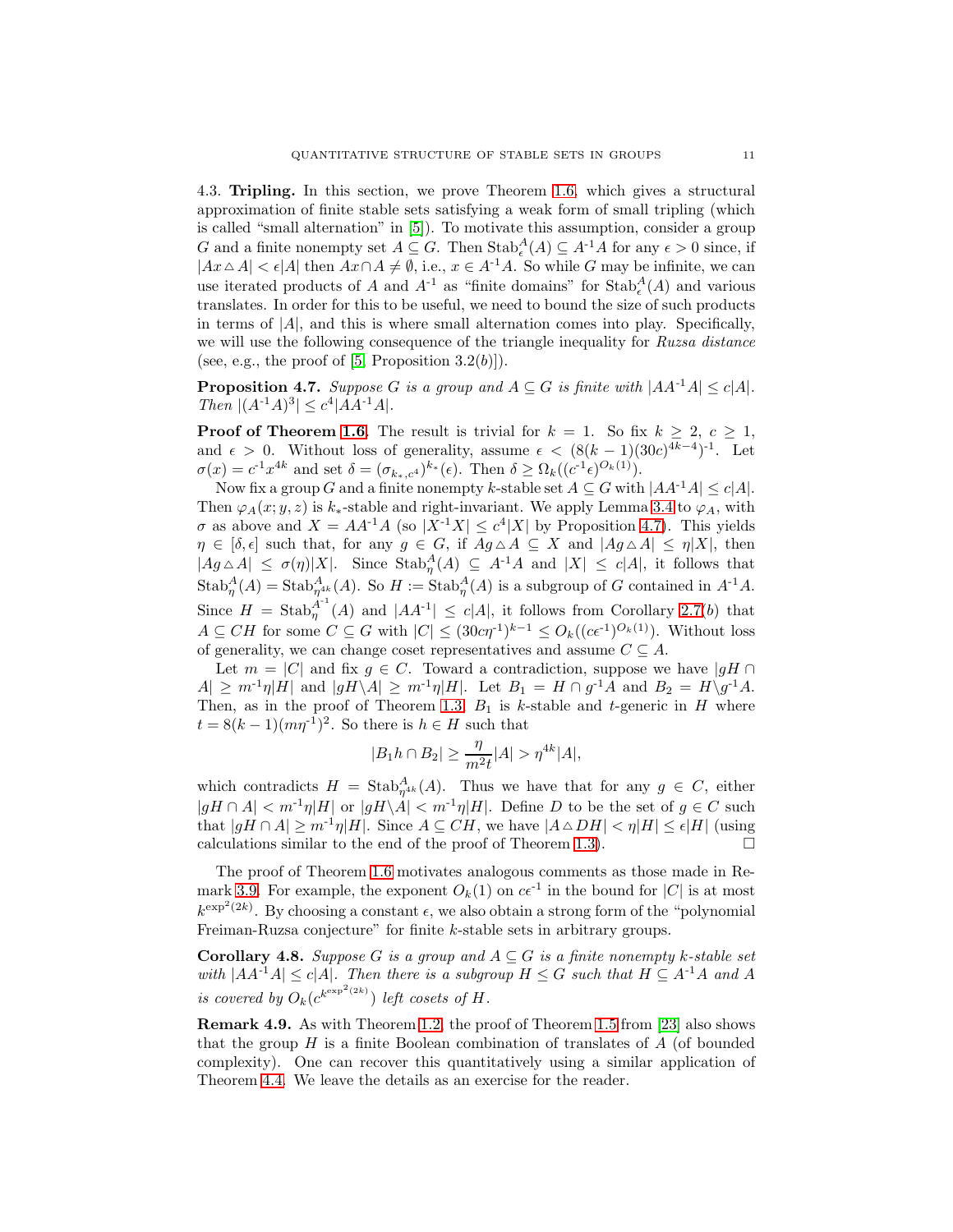#### 5. Infinite stable sets

In the proof of Theorem [1.3,](#page-1-2) the main significance of working with finite groups was the behavior of the normalized counting measure. This motivates the question of whether similar results hold in the setting of other measures, e.g., for stable subsets of amenable groups. In this section, we show that this is indeed the case. In fact, this setting is nicely focused due to the result that, in *any group*, one always has a canonical invariant measure on stable sets. To clarify this assertion, let G be a fixed group and let  $\beta$  be the Boolean algebra of stable subsets of G. It is shown in [\[6,](#page-12-20) Theorem 1.1] that there is a unique bi-invariant finitely-additive probability measure on  $\mathcal{B}$ , which we denote  $\mu$ . So, in particular, if G is finite then  $\mu$  coincides with the normalized counting measure (restricted to  $\mathcal{B}$ ). Altogether, the following result generalizes Theorem [1.3](#page-1-2) to this setting.

<span id="page-11-0"></span>**Theorem 5.1.** For any k-stable set  $A \subseteq G$ , and any  $\epsilon > 0$ , there is a subgroup  $H \leq G$  of index  $\epsilon^{-O_k(1)}$  and a set  $D \subseteq G$ , which is a union of left cosets of H, such *that*  $\mu(A \triangle D) < \epsilon \mu(H)$ *.* 

*Proof.* As usual, we aim for a stronger coset regularity property, namely, we find H so that for all  $g \in G$ , either  $\mu(gH \cap A) < \epsilon \mu(H)^2$  or  $\mu(gH \backslash A) < \epsilon \mu(H)^2$ . Given  $A \in \mathcal{B}$  and  $\epsilon > 0$ , let  $\text{Stab}_{\epsilon}^{\mu}(A) = \{x \in G : \mu(Ax \wedge A) \leq \epsilon\}.$  In order to mimic the proof of Theorem [1.3](#page-1-2) using  $\mu$ , it suffices to show following properties:

(i) If  $A \in \mathcal{B}$ ,  $VC_{\ell}(A) \leq d$ , and  $\mu(A) > \epsilon$ , then A is  $32d\epsilon^{-2}$ -generic in G.

(*ii*) If 
$$
A \in \mathcal{B}
$$
,  $VC_r(A) \leq d$ , and  $\epsilon > 0$ , then  $\text{Stab}_{\epsilon}^{\mu}(A)$  is  $(320d)^d \epsilon^{-20d}$ -generic in *G*.

We will establish these properties via the following claim, which uses the well-known fact from stability theory that probability measures associated to stable relations are finitely approximable in the sense of Theorem [4.4](#page-9-1) (see, e.g., [\[3,](#page-12-3) Lemma 4.3]).

*Claim:* Fix  $A \in \mathcal{B}$  and suppose  $0 < \epsilon < \mu(A)$ . Set  $d = \text{VC}_\ell(A)$  (resp.,  $d = \text{VC}_r(A)$ ) and  $S = \{gA : g \in G\}$  (resp.,  $S = \{Ag : g \in G\}$ ). Then there is  $F \subseteq G$  such that  $|F| \leq 32d\epsilon^{-2}$  and  $F \cap S \neq \emptyset$  for all  $S \in \mathcal{S}$ .

*Proof:* By [\[3,](#page-12-3) Lemma 4.3] applied to  $x \in yA$  (resp.,  $x \in Ay$ ) there is  $\bar{a} \in G^n$  such that, for any  $S \in \mathcal{S}$ ,  $|\mu(S) - \text{Av}_{\bar{a}}(S)| \leq \epsilon/2$ . Therefore  $\text{Av}_{\bar{a}}(S) > \epsilon/2$  for all  $S \in \mathcal{S}$ by invariance of  $\mu$ . So the claim follows from Theorem [2.4\(](#page-4-1)a) (view  $Av_{\bar{a}}$  as the normalized counting measure on  $\{1, \ldots, n\}$ .  $\qquad \qquad \qquad \qquad \vdots$ 

Conditions  $(i)$  and  $(ii)$  now follow from the claim as in Corollary [2.7,](#page-4-0) but we replace Theorem [2.4\(](#page-4-1)b) with [\[21,](#page-13-1) Lemma 4.6] (see Remark [2.5\)](#page-4-2).

Remark 5.2. Using [\[3,](#page-12-3) Lemma 4.3], and following the same steps as in Proposition [4.5,](#page-9-2) one can express the subgroup  $H$  in Theorem [5.1](#page-11-0) as a Boolean combination (of bounded complexity) of left translates of A. Also, as in Theorem [4.1,](#page-8-0) one can obtain a version of Theorem [5.1](#page-11-0) with a *normal* subgroup of index  $\exp^{O_k(1)}(\epsilon^{-1})$ .

We conclude with a remark on Corollary [3.6,](#page-6-0) which was our key use of stability in the proof of Theorem [1.3.](#page-1-2) Let G be as above, and suppose  $A \subseteq G$  is stable. Then we have the stabilizers  $\text{Stab}_{\epsilon}^{\mu}(A)$  for  $\epsilon > 0$ , as in the proof of Theorem [5.1,](#page-11-0) and we can analogously define  $\operatorname{Stab}^{\mu}_{0}(A)$ , which is a *subgroup* of G. Let  $\mathcal{B}_{A}$  denote the sub-algebra of  $\beta$  generated by all right translates of  $A$ . By [\[7,](#page-12-8) Theorem 2.3] and its proof,  $\mu$ <sub>B</sub>A is the unique right-invariant finitely additive probability measure on B<sup>A</sup> and, moreover, this measure takes only *finitely many* values (see also [\[6,](#page-12-20) Section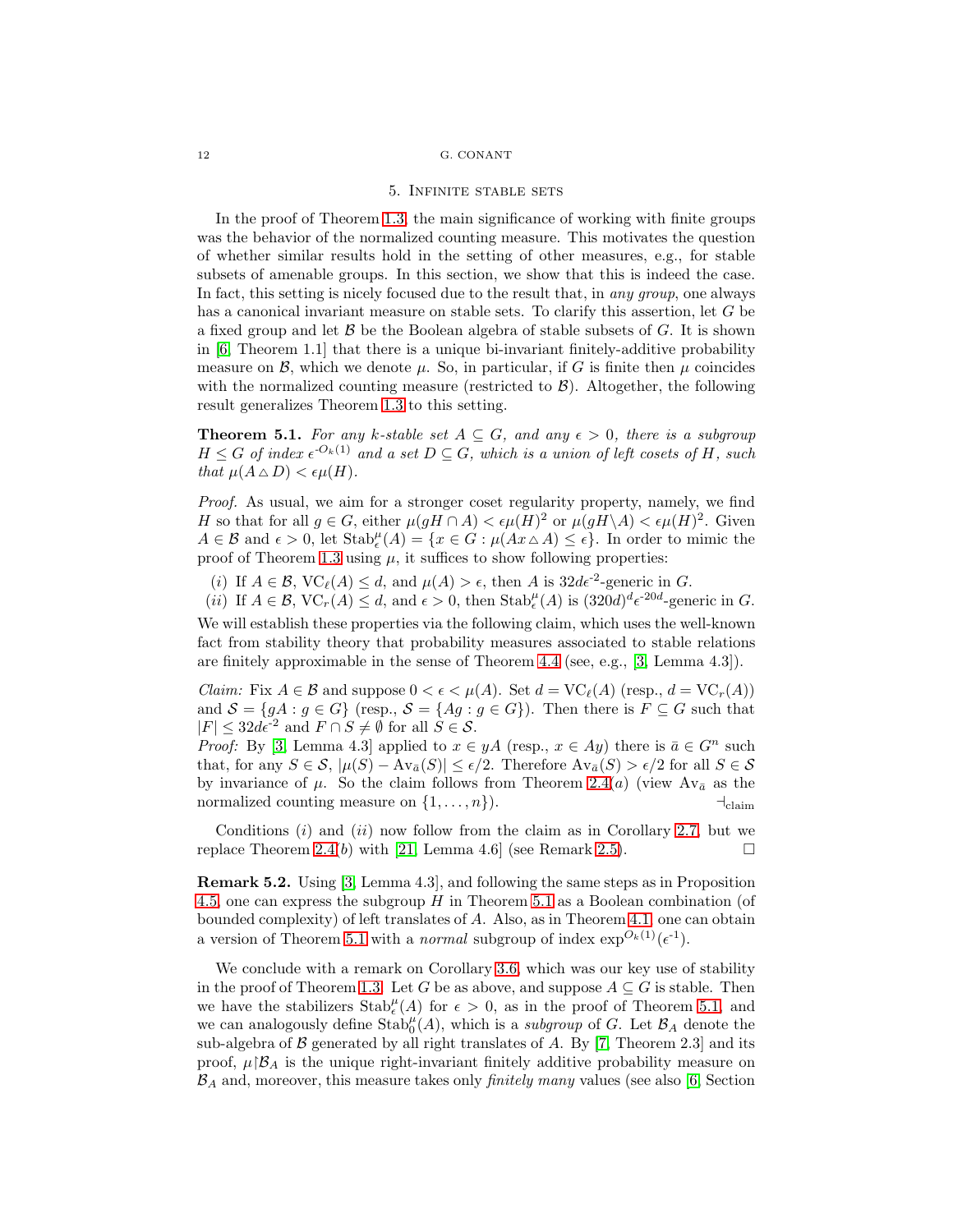5]). So we have the following conclusion, which can also be proved directly via the same inductive argument underlying Lemma [3.4.](#page-5-0)

<span id="page-12-14"></span>**Corollary 5.3.** *If*  $A \subseteq G$  *is stable then*  $\text{Stab}^{\mu}_{0}(A) = \text{Stab}^{\mu}_{\epsilon}(A)$  *for some*  $\epsilon > 0$ *.* 

For example, consider the case when  $G = \prod_{\mathcal{U}} G_i$  is an ultraproduct of finite groups and  $A = \prod_{\mathcal{U}} A_i$  is a stable internal subset of G. Then  $\mu | \mathcal{B}_A$  agrees with the normalized pseudofinite counting measure. So in this case, Corollary [5.3](#page-12-14) provides a qualitative nonstandard formulation of Corollary [3.6](#page-6-0) .

Acknowledgements. I would like to thank Caroline Terry and Julia Wolf for helpful discussions, and the anonymous referee for several corrections.

### **REFERENCES**

- <span id="page-12-5"></span>[1] Noga Alon, Eldar Fischer, and Ilan Newman, Efficient testing of bipartite graphs for forbidden induced subgraphs, SIAM J. Comput.  $37$  (2007), no. 3, 959–976.
- <span id="page-12-7"></span>[2] Noga Alon, Jacob Fox, and Yufei Zhao, Efficient arithmetic regularity and removal lemmas for induced bipartite patterns, Discrete Anal. (2019), Paper No. 3, 14.
- <span id="page-12-3"></span>[3] Artem Chernikov and Sergei Starchenko, Definable regularity lemmas for NIP hypergraphs, [arXiv:1607.07701,](http://arxiv.org/abs/1607.07701) 2016.
- <span id="page-12-16"></span><span id="page-12-4"></span>[4] , Regularity lemma for distal structures, J. Eur. Math. Soc. (JEMS) 20 (2018), no. 10, 2437–2466.
- [5] G. Conant, On finite sets of small tripling or small alternation in arbitrary groups, Combin. Probab. Comput. 29 (2020), no. 6, 807–829.
- <span id="page-12-20"></span><span id="page-12-8"></span>[6]  $\qquad \qquad$ , *Stability in a group*, accepted to Groups, Geometry, and Dynamics, [arXiv:1902.07194.](http://arxiv.org/abs/1902.07194)
- [7] G. Conant, A. Pillay, and C. Terry, A group version of stable regularity, Math. Proc. Cambridge Philos. Soc. 168 (2020), no. 2, 405–413.
- <span id="page-12-9"></span>[8] \_\_\_\_, Structure and regularity for subsets of groups with finite VC-dimension, [arXiv:1802.04246,](http://arxiv.org/abs/1802.04246) to appear in J. Eur. Math. Soc.
- <span id="page-12-10"></span><span id="page-12-1"></span>[9] P. Erdős and M. Makkai, Some remarks on set theory. X, Studia Sci. Math. Hungar. 1 (1966), 157–159.
- [10] Jacob Fox and László Miklós Lovász, A tight lower bound for Szemerédi's regularity lemma, Combinatorica 37 (2017), no. 5, 911–951.
- <span id="page-12-2"></span>[11] W. T. Gowers, Lower bounds of tower type for Szemerédi's uniformity lemma, Geom. Funct. Anal. 7 (1997), no. 2, 322–337.
- <span id="page-12-6"></span>[12] B. Green, A Szemerédi-type regularity lemma in abelian groups, with applications, Geom. Funct. Anal. 15 (2005), no. 2, 340–376.
- <span id="page-12-17"></span>[13] David Haussler, Sphere packing numbers for subsets of the Boolean n-cube with bounded Vapnik-Chervonenkis dimension, J. Combin. Theory Ser. A 69 (1995), no. 2, 217–232.
- <span id="page-12-19"></span><span id="page-12-11"></span>[14] Wilfrid Hodges, *Encoding orders and trees in binary relations*, Mathematika **28** (1981), no. 1, 67–71.
- [15] K. Hosseini, S. Lovett, G. Moshkovitz, and A. Shapira, An improved lower bound for arithmetic regularity, Math. Proc. Cambridge Philos. Soc.  $161$  (2016), no. 2, 193–197.
- <span id="page-12-13"></span>[16] Ehud Hrushovski, Ya'acov Peterzil, and Anand Pillay, Groups, measures, and the NIP, J. Amer. Math. Soc. 21 (2008), no. 2, 563–596.
- <span id="page-12-15"></span>[17] Ehud Hrushovski and Anand Pillay, Groups definable in local fields and pseudo-finite fields, Israel J. Math. 85 (1994), no. 1-3, 203–262.
- <span id="page-12-18"></span>[18] János Komlós, János Pach, and Gerhard Woeginger, Almost tight bounds for  $\epsilon$ -nets, Discrete Comput. Geom. 7 (1992), no. 2, 163–173.
- <span id="page-12-0"></span>[19] J. Komlós and M. Simonovits, Szemerédi's regularity lemma and its applications in graph theory, Combinatorics, Paul Erdős is eighty, Vol. 2 (Keszthely, 1993), Bolyai Soc. Math. Stud., vol. 2, János Bolyai Math. Soc., Budapest, 1996, pp. 295-352.
- <span id="page-12-12"></span>[20] Vsevolod F. Lev, Tomasz Luczak, and Tomasz Schoen, Sum-free sets in abelian groups, Israel J. Math. 125 (2001), 347–367.